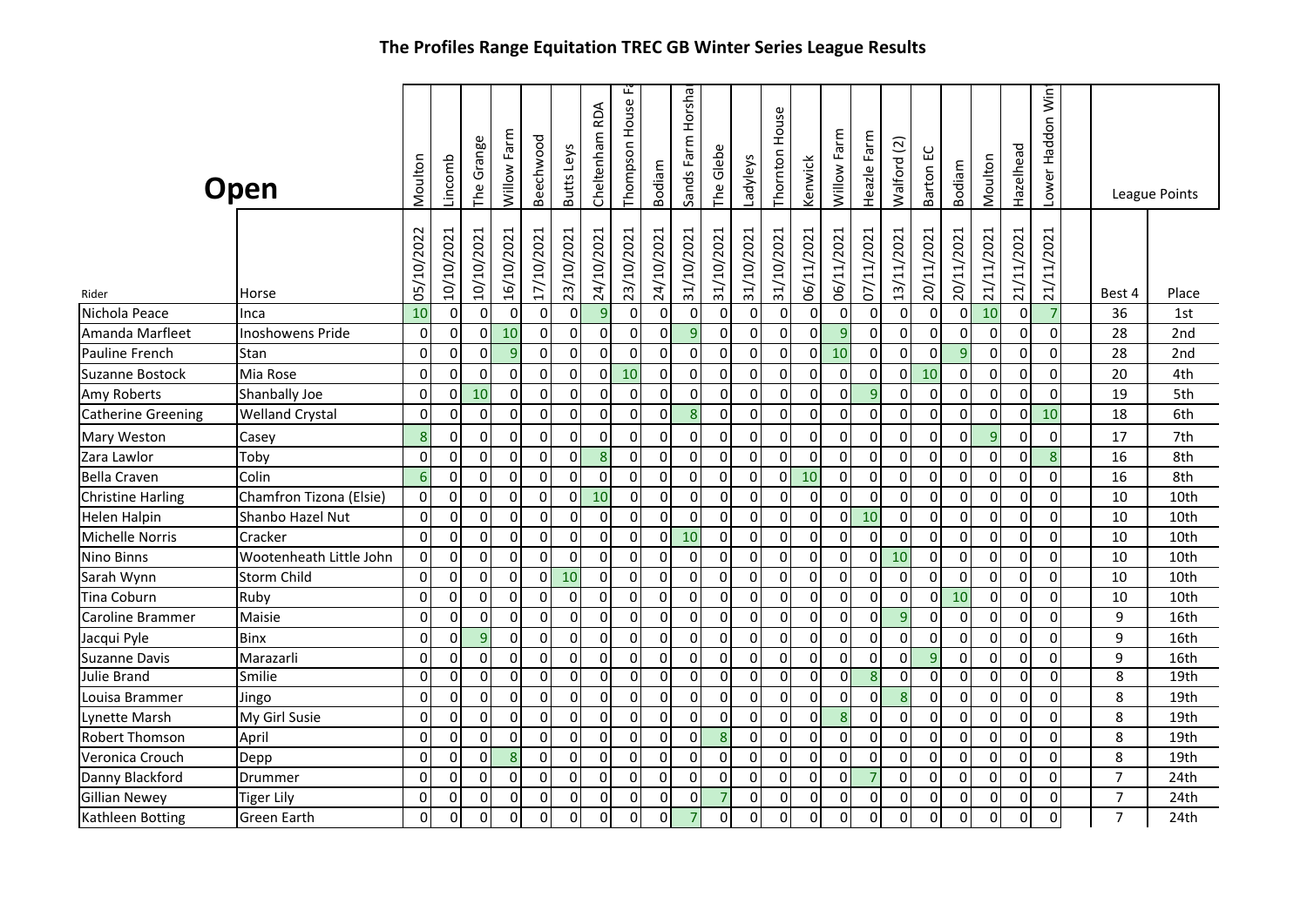| Mary<br><sup>,</sup> Brav   | Cutter | ΩI | ΩI |  | ΩL | ∩⊪ | ΩI | $\bigcap$<br>U J | 0        | ΩI | ΩI | 0 | ΩI | ΩI | ΩI | ΩI | ΩL | 0  | ΟI | ΩI |  | 24tl |
|-----------------------------|--------|----|----|--|----|----|----|------------------|----------|----|----|---|----|----|----|----|----|----|----|----|--|------|
| l Siobhan<br>$-1$<br>∶Tool∈ | fally. |    | n. |  | ΩI | าเ | ΩI | $\sqrt{2}$<br>.  | $\Omega$ | ΩI | ΩI | 0 | ΩI | ΩI | ΩI | ΩI | ΩL | ΩI | 01 | ΩI |  | 24th |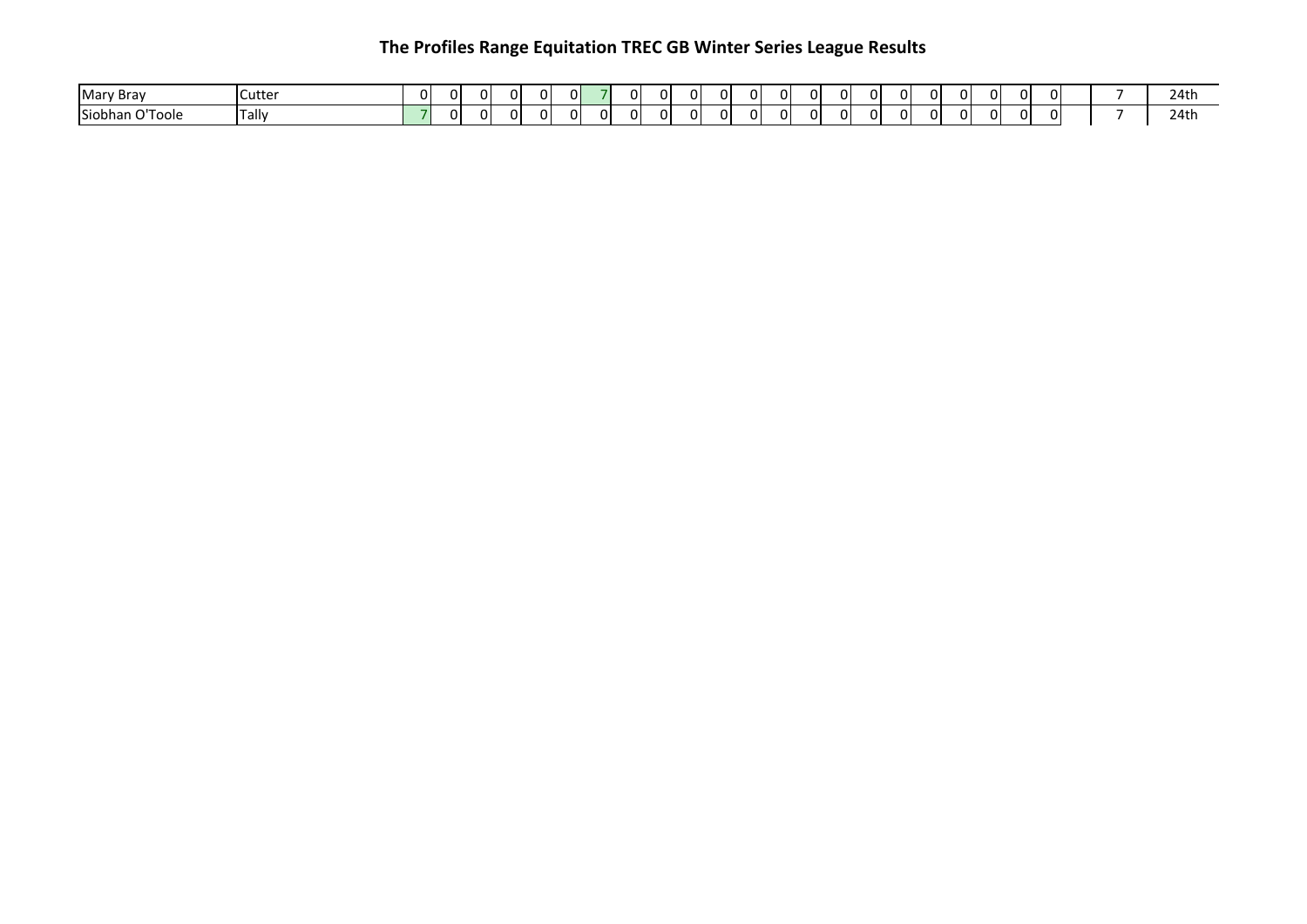| <b>Open Intermediate</b>  |                         | Moulton      | Lincomb     | Grange<br>The  | Willow Farm | Beechwood   | Butts Leys     | œ<br>Cheltenham | Thompson Ho | Bodiam      | Sands Farm H   | The Glebe      | Ladyleys   | Hou!<br>Thornton | Kenwick      | Farm<br>Willow | Farm<br>Heazle | $\overline{c}$<br>Walford      | ပ<br>Ŵ.<br>Barton | Bodiam         | Moulton        | Hazelhead      | Haddon<br>Lower | League Points |                  |
|---------------------------|-------------------------|--------------|-------------|----------------|-------------|-------------|----------------|-----------------|-------------|-------------|----------------|----------------|------------|------------------|--------------|----------------|----------------|--------------------------------|-------------------|----------------|----------------|----------------|-----------------|---------------|------------------|
| Name                      | Horse                   | 05/10/2022   | 10/10/2021  | 10/10/2021     | 16/10/2021  | 17/10/2021  | 23/10/2021     | 24/10/2021      | 23/10/2021  | 24/10/2021  | 31/10/2021     | 31/10/2021     | 31/10/2021 | 31/10/2021       | 06/11/2021   | 2021<br>06/11/ | 11/2021<br>/2  | 2021<br>$\overline{11}$<br>13/ | 2021<br>20/11/    | 20/11/2021     | 21/11/2021     | 21/11/2021     | 21/11/2021      | Best 4        | <b>IPlace</b>    |
| Nichola Peace             | Inca                    | 9            | 0           | 0              | 0           | $\mathbf 0$ | 0              | 10              | $\mathbf 0$ | $\mathbf 0$ | $\mathbf 0$    | 0              | $\Omega$   | $\Omega$         | $\Omega$     | 0              | 0              | $\mathbf 0$                    | $\mathbf 0$       | $\Omega$       | 10             | 0              | $\overline{9}$  |               | 38 1st           |
| Pauline French            | Stan                    | $\Omega$     | $\Omega$    | $\Omega$       | 9           | $\mathbf 0$ | $\Omega$       | $\mathbf 0$     | $\mathbf 0$ | $\mathbf 0$ | $\Omega$       | $\Omega$       | 0          | $\Omega$         | $\Omega$     | 10             | $\Omega$       | $\Omega$                       | $\mathbf 0$       | 10             | $\Omega$       | $\mathbf 0$    | $\overline{0}$  |               | 29 2nd           |
| Amanda Marfleet           | <b>Inoshowens Pride</b> | $\Omega$     | 0           | 0              | 10          | $\mathbf 0$ | $\Omega$       | $\mathbf 0$     | 0           | $\Omega$    | $\overline{9}$ | $\Omega$       | $\Omega$   | $\Omega$         | $\Omega$     | 8              | $\Omega$       | $\Omega$                       | $\mathbf 0$       | $\Omega$       | $\Omega$       | $\Omega$       | $\mathbf 0$     |               | $27$ 3rd         |
| Zara Lawlor               | Tobv                    | $\Omega$     | $\Omega$    | 0              | $\mathbf 0$ | $\mathbf 0$ | $\Omega$       | 6               | 0           | $\Omega$    | $\Omega$       | $\mathbf 0$    | $\Omega$   | $\Omega$         | $\Omega$     | $\Omega$       | $\Omega$       | 10                             | $\mathbf 0$       | $\Omega$       | $\Omega$       | $\Omega$       | 8               |               | 24 4th           |
| Suzanne Bostock           | Mia Rose                | $\Omega$     | $\Omega$    | $\mathbf{O}$   | $\mathbf 0$ | 0           | $\Omega$       | 0               | 10          | 0           | $\mathbf 0$    | $\mathbf 0$    | $\Omega$   | $\Omega$         | 0            | 0              | 0              | $\Omega$                       | 9                 | $\overline{0}$ | 0              | $\mathbf 0$    | $\overline{0}$  |               | 19 5th           |
| Anna Ames                 | <b>Ashview Tally</b>    | $\Omega$     | 0           | 10             | $\mathbf 0$ | $\mathbf 0$ | $\mathbf 0$    | 0               | $\mathbf 0$ | $\mathbf 0$ | $\mathbf 0$    | $\mathbf 0$    | 0          | $\Omega$         | 0            | 0              | 8              | $\mathbf 0$                    | $\mathbf 0$       | $\overline{0}$ | 0              | $\overline{0}$ | 0               |               | 18 6th           |
| <b>Catherine Greening</b> | <b>Welland Crystal</b>  | $\Omega$     | $\Omega$    | 0              | $\mathbf 0$ | $\Omega$    | $\overline{0}$ | $\mathbf 0$     | 0           | $\mathbf 0$ | 8              | $\mathbf 0$    | $\Omega$   | $\Omega$         | $\Omega$     | $\overline{0}$ | $\Omega$       | $\Omega$                       | $\mathbf 0$       | $\overline{0}$ | $\Omega$       | $\Omega$       | 10              |               | 18 6th           |
| <b>Bella Craven</b>       | Colin                   | $\mathbf{8}$ | $\Omega$    | $\Omega$       | $\mathbf 0$ | $\Omega$    | $\Omega$       | $\mathbf 0$     | 0           | $\Omega$    | $\Omega$       | $\Omega$       | $\Omega$   | $\Omega$         | 9            | 0              | 0              | $\Omega$                       | $\mathbf 0$       | $\Omega$       | $\Omega$       | $\Omega$       | $\Omega$        |               | 17 8th           |
| <b>Gizzy Miller</b>       | Mo Stor Priggle         | $\Omega$     | $\Omega$    | $\overline{7}$ | $\Omega$    | $\Omega$    | $\Omega$       | $\Omega$        | 0           | $\Omega$    | $\Omega$       | $\Omega$       | $\Omega$   | $\Omega$         | $\Omega$     | $\Omega$       | 10             | $\Omega$                       | $\mathbf 0$       | $\mathbf{0}$   | $\Omega$       | $\Omega$       | $\Omega$        |               | 17 8th           |
| Sarah Wynn                | Mars                    | 6            | $\mathbf 0$ | 0              | $\mathbf 0$ | $\Omega$    | $\overline{9}$ | $\mathbf 0$     | $\mathbf 0$ | $\mathbf 0$ | $\mathbf 0$    | $\mathbf 0$    | $\Omega$   |                  | 0            | 0              | $\mathbf 0$    | $\mathbf 0$                    | $\mathbf 0$       | $\overline{0}$ | 0              | $\overline{0}$ | 0               |               | 15 10th          |
| <b>Mary Weston</b>        | Casey                   | $\Delta$     | 0           | 0              | $\mathbf 0$ | $\mathbf 0$ | 0              | 0               | $\mathbf 0$ | $\mathbf 0$ | $\Omega$       | 0              | $\Omega$   | $\Omega$         | 0            | 0              | 0              | 0                              | 0                 | $\overline{0}$ | 9              | $\mathbf 0$    | $\mathbf 0$     |               | 13 11th          |
| Helen Duckmanton (Denny)  | Spot                    | 5            | $\mathbf 0$ | $\Omega$       | $\mathbf 0$ | $\mathbf 0$ | $\mathbf 0$    | $\mathbf 0$     | 0           | $\mathbf 0$ | $\mathbf 0$    | $\mathbf 0$    | 0          | $\Omega$         | 0            | 0              | 0              | $\mathbf 0$                    | 0                 | $\overline{0}$ | $\overline{7}$ | $\Omega$       | 0               | 12            | 12th             |
| Michelle Bowe             | Flora                   | $\Omega$     | 0           | 0              | $\mathbf 0$ | $\mathbf 0$ | $\Omega$       | $\overline{9}$  | 0           | $\mathbf 0$ | $\Omega$       | $\mathbf 0$    | $\Omega$   | O                | $\Omega$     | 0              | $\Omega$       | $\mathbf 0$                    | $\mathbf 0$       | $\overline{0}$ | 0              | $\Omega$       | 3 <sup>1</sup>  | 12            | 12th             |
| <b>Gillian Newey</b>      | <b>Tiger Lily</b>       | $\Omega$     | 0           | 0              | $\mathbf 0$ | $\Omega$    | $\mathbf 0$    | $\mathbf 0$     | 0           | $\mathbf 0$ | $\Omega$       | 10             | $\Omega$   | $\Omega$         | $\Omega$     | $\overline{0}$ | $\Omega$       | 0                              | $\mathbf 0$       | $\mathbf{0}$   | $\Omega$       | $\Omega$       | $\mathbf{0}$    |               | 10 14th          |
| <b>Michelle Norris</b>    | Cracker                 | $\Omega$     | $\Omega$    | 0              | $\mathbf 0$ | $\Omega$    | $\Omega$       | $\Omega$        | 0           | $\mathbf 0$ | 10             | $\mathbf 0$    | $\Omega$   | $\Omega$         | $\Omega$     | $\Omega$       | $\Omega$       | $\Omega$                       | $\Omega$          | $\Omega$       | $\Omega$       | $\Omega$       | $\Omega$        |               | 10 14th          |
| Sarah Wynn                | <b>Storm Child</b>      | $\Omega$     | 0           | 0              | 0           | 0           | 10             | 0               | 0           | 0           | 0              | 0              | 0          | $\Omega$         | $\mathbf{0}$ | 0              | 0              | $\mathbf 0$                    | 0                 | $\overline{0}$ | 0              | $\mathbf 0$    | $\mathbf{0}$    |               | 10 14th          |
| <b>SUZANNE DAVIS</b>      | MARAZARLI               | $\Omega$     | 0           | $\Omega$       | $\mathbf 0$ | $\mathbf 0$ | $\overline{0}$ | 0               | 0           | $\mathbf 0$ | $\mathbf 0$    | $\overline{0}$ | $\Omega$   | $\Omega$         | $\Omega$     | $\mathbf 0$    | 0              | $\Omega$                       | 10                | $\overline{0}$ | $\mathbf 0$    | 0              | $\mathbf 0$     |               | 10 14th          |
| <b>Helen Halpin</b>       | Shanbo Hazel Nut        | $\Omega$     | $\mathbf 0$ | 0              | $\mathbf 0$ | $\mathbf 0$ | $\mathbf 0$    | $\mathbf 0$     | 0           | $\mathbf 0$ | $\mathbf 0$    | $\mathbf 0$    | $\Omega$   | $\Omega$         | $\Omega$     | 0              | 9              | $\mathbf 0$                    | $\mathbf 0$       | $\overline{0}$ | $\Omega$       | 0              | $\Omega$        |               | 9 18th           |
| Lynette Marsh             | My Girl Susie           | $\Omega$     | $\Omega$    | 0              | $\mathbf 0$ | $\mathbf 0$ | $\Omega$       | $\mathbf 0$     | 0           | $\mathbf 0$ | $\mathbf 0$    | $\overline{0}$ | $\Omega$   | $\Omega$         | $\Omega$     | 9              | 0              | $\Omega$                       | $\mathbf 0$       | $\overline{0}$ | 0              | $\Omega$       | $\Omega$        |               | 9 18th           |
| <b>Tamara Habberley</b>   | Greenholme Shandy       | $\Omega$     | $\Omega$    | 0              | $\Omega$    | $\Omega$    | $\Omega$       | $\mathbf 0$     | 9           | $\Omega$    | $\Omega$       | $\Omega$       | $\Omega$   | $\Omega$         | $\Omega$     | 0              | $\Omega$       | $\Omega$                       | $\mathbf 0$       | $\Omega$       | $\Omega$       | $\Omega$       | $\Omega$        | ا 9           | 18th             |
| <b>Tina Coburn</b>        | Ruby                    | $\Omega$     | $\Omega$    | $\Omega$       | $\mathbf 0$ | $\Omega$    | $\Omega$       | $\mathbf 0$     | $\mathbf 0$ | $\mathbf 0$ | $\Omega$       | $\Omega$       | $\Omega$   | $\Omega$         | $\Omega$     | $\Omega$       | $\Omega$       | $\Omega$                       | $\Omega$          | $\overline{9}$ | $\Omega$       | $\Omega$       | $\Omega$        | ا 9           | 18th             |
| Caroline Brammer          | Maisie                  | $\Omega$     | 0           | $\mathbf 0$    | $\mathbf 0$ | $\mathbf 0$ | 0              | 0               | $\mathbf 0$ | 0           | $\mathbf 0$    | $\mathbf 0$    | $\Omega$   | $\Omega$         | $\Omega$     | 0              | 0              | 8                              | 0                 | $\overline{0}$ | $\mathbf 0$    | 0              | $\mathbf 0$     | 8             | 22nd             |
| Jill Crawford             | Elsie                   | $\Omega$     | $\Omega$    | 0              | $\Omega$    | $\Omega$    | -8             | 0               | 0           | $\Omega$    | $\Omega$       | 0              | O          |                  | $\Omega$     | 0              | 0              | $\Omega$                       | 0                 | $\Omega$       | 0              | $\Omega$       | 0               | 8             | 22nd             |
| Julie Brand               | Orla                    | $\Omega$     | 0           | 8              | $\Omega$    | $\Omega$    | 0              | 0               | 0           | $\Omega$    | $\Omega$       | $\mathbf 0$    | $\Omega$   |                  | 0            | 0              | 0              | $\Omega$                       | $\mathbf 0$       | $\overline{0}$ | $\Omega$       | $\Omega$       | $\overline{0}$  | 8             | 22nd             |
| Mary Bray                 | Cutter                  | $\Omega$     | $\mathbf 0$ | 0              | $\mathbf 0$ | $\mathbf 0$ | $\Omega$       | 8               | 0           | $\Omega$    | $\Omega$       | 0              | $\Omega$   |                  | $\Omega$     | 0              | $\Omega$       | $\mathbf 0$                    | $\mathbf 0$       | $\overline{0}$ | $\Omega$       | $\mathbf 0$    | $\mathbf{0}$    | 8             | 22 <sub>nd</sub> |
| <b>Robert Thomson</b>     | April                   | $\Omega$     | O           | $\Omega$       | $\Omega$    | $\Omega$    | $\Omega$       | $\Omega$        | $\Omega$    | $\Omega$    | $\Omega$       | 8              | $\Omega$   |                  | 0            | 0              | $\Omega$       | $\Omega$                       | $\Omega$          | $\Omega$       | $\Omega$       | $\Omega$       | $\Omega$        | 8             | 22nd             |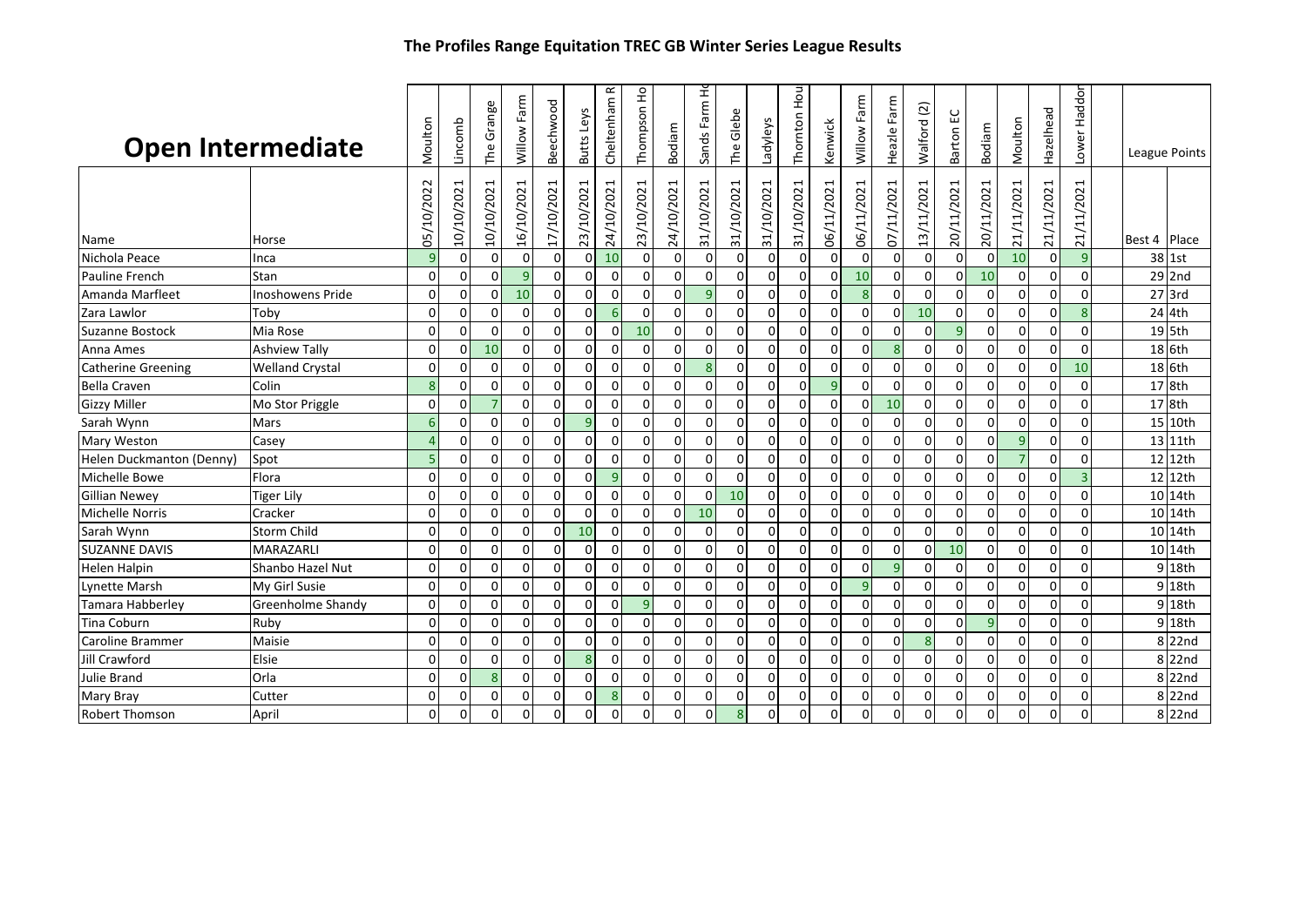| Samantha Brant           | <b>Ruby Ellen</b>       |          | 0  | $\Omega$ |          | 0 | 0 | 0        | O            | $\Omega$       | 0            | ΩL       |    | οı | O | 0 | 0 |   |          |  | $8$  22nd      |
|--------------------------|-------------------------|----------|----|----------|----------|---|---|----------|--------------|----------------|--------------|----------|----|----|---|---|---|---|----------|--|----------------|
| Veronica Crouch          | Depp                    |          | 0  | $\Omega$ |          | 0 |   | 0        |              | $\overline{0}$ | 0            | 01       |    | 01 | O | 0 | 0 | 0 | $\Omega$ |  | 8 22nd         |
| <b>Christine Harling</b> | Chamfron Tizona (Elsie) | $\Omega$ | n  | $\Omega$ |          | 0 |   | 0        |              | $\overline{0}$ |              | $\Omega$ |    | ΩI | 0 |   | 0 |   | $\Omega$ |  | 7 29th         |
| Jo Murrell               | <b>Monmore Girl</b>     | 0        | 0  | 0        | $\Omega$ | 0 | 0 | 0        |              | $\Omega$       | 0            | ΩI       | ΩI | ΩI | 0 | 0 | 0 | 0 | ΩI       |  | 7 29th         |
| Kathleen Botting         | Green Earth             | o        |    | 0        |          | 0 |   | 0        | $\Omega$     |                | O            |          |    | ΩI | 0 |   | 0 |   | $\Omega$ |  | 7 29th         |
| Nino Binns               | Wootenheath Little John | 0        | 0  | 0        | 0        | 0 |   | 0        | O            | 0              | 0            | nι       |    | ΩI |   |   | 0 | 0 | ΩI       |  | 7 29th         |
| Rebekah Spowage          | Efridís from Solva      | 0        |    | 0        |          | 0 |   | 0        |              | $\Omega$       |              | nι       |    | ΩI |   |   | 0 |   |          |  | ' 29th         |
| Sandra Keen              | Bill                    |          | o  | 0        |          | 0 | 0 | 0        |              | $\Omega$       | O            | ΩI       |    | ΩI | 0 |   | 0 |   | ΩI       |  | $\sqrt{29}$ th |
| Siobhan O'Toole          | Tally                   |          |    | 0        |          |   |   | 0        |              | $\Omega$       | ſ            | $\Omega$ |    | ΩI | ŋ |   | 0 |   |          |  | $\sqrt{29}$ th |
| Bea Boreham              | Donald                  | 0        | n  | 0        |          | 0 | 0 | 0        | O            | 0              | <sup>0</sup> | ΩI       |    | ΩI | 0 |   | 0 |   | ΟI       |  | 6 36th         |
| Danny Blackford          | Drummer                 | n        |    | $\Omega$ | O        | 0 | C | 0        | n            | ΩI             | n            | $\cap$   |    |    | 0 |   | 0 |   | ΩI       |  | 6 36th         |
| Jacqui Pyle              | <b>Binx</b>             | 0        | 01 | 6        | 0        | 0 | 0 | 0        |              | $\Omega$       | O            | ΩI       |    | ΩI | O |   | 0 |   | $\Omega$ |  | 6 36th         |
| Louisa Brammer           | Jingo                   |          |    | $\Omega$ |          | 0 |   | $\Omega$ |              | 0              | O            | ΩI       |    | nΙ |   |   | 0 |   |          |  | 6 36th         |
| Linda Woolley            | Siani                   |          | o  | $\Omega$ |          | 0 | 0 | 0        |              | $\Omega$       | <sup>0</sup> | 01       |    | ΩI |   | 0 | 0 |   | 0        |  | 5 l40th        |
| Jo Taylor                | <b>Bolly</b>            | 0        | 0  | 0        |          | 0 | 0 | 0        | <sup>0</sup> | $\overline{0}$ | 0            | ΩI       |    | nι | 0 |   | 0 |   | ΟI       |  | 4 41st         |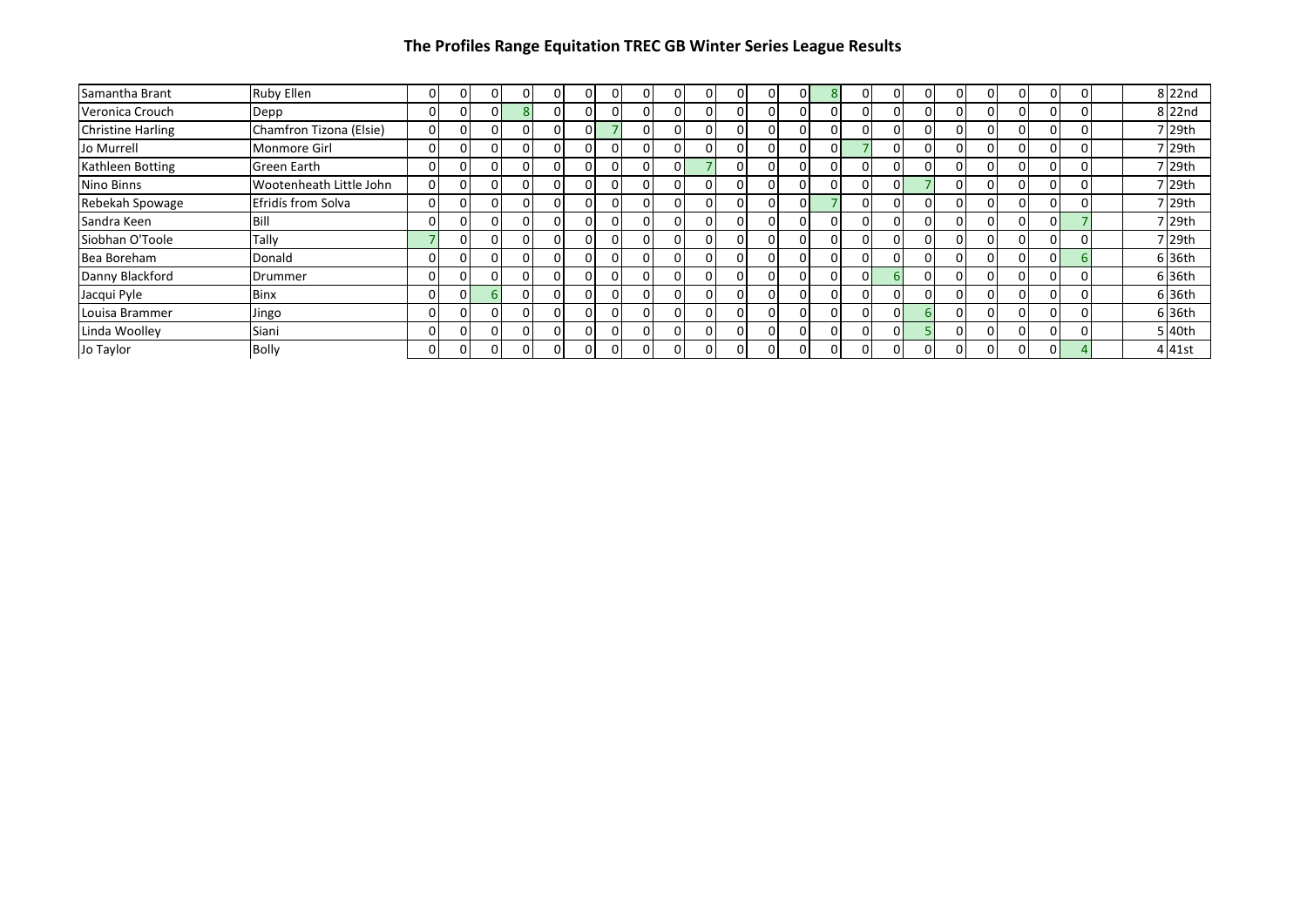|                                        | The Frontes Range Equitation TREC OD WINTER Series League Results |                 |                        |                           |                  |                              |                           |                 |                        |                            |                           |                           |                        |                           |                        |                  |                           |                           |                           |                              |                           |                 |                 |        |                 |
|----------------------------------------|-------------------------------------------------------------------|-----------------|------------------------|---------------------------|------------------|------------------------------|---------------------------|-----------------|------------------------|----------------------------|---------------------------|---------------------------|------------------------|---------------------------|------------------------|------------------|---------------------------|---------------------------|---------------------------|------------------------------|---------------------------|-----------------|-----------------|--------|-----------------|
|                                        | <b>Intermediate</b>                                               | Moulton         | Lincomb                | The Grange                | Willow Farm      | Beechwood                    | Butts Leys                | Cheltenham RD   | Thompson Hou           | Bodiam                     | Sands Farm Hor            | The Glebe                 | Ladyleys               | House<br>Thornton         | Kenwick                | Willow Farm      | Heazle Farm               | Walford (2)               | Barton EC                 | Bodiam                       | Moulton                   | Hazelhead       | Haddon<br>Lower |        | League Points   |
| Name                                   | Horse                                                             | 05/10/2022<br>0 | 10/10/2021<br>$\Omega$ | 10/10/2021<br>$\mathbf 0$ | 16/10/2021<br>10 | 17/10/2021<br>$\overline{0}$ | 23/10/2021<br>$\mathbf 0$ | 24/10/2021<br>0 | 23/10/2021<br>$\Omega$ | 24/10/2021<br>$\mathbf{q}$ | 31/10/2021<br>$\mathbf 0$ | 31/10/2021<br>$\mathbf 0$ | 31/10/2021<br>$\Omega$ | 31/10/2021<br>$\mathbf 0$ | 06/11/2021<br>$\Omega$ | 06/11/2021<br>10 | 07/11/2021<br>$\mathbf 0$ | 13/11/2021<br>$\mathbf 0$ | 20/11/2021<br>$\mathbf 0$ | 20/11/2021<br>$\overline{9}$ | 21/11/2021<br>$\mathbf 0$ | 21/11/2021<br>0 | 21/11/2021<br>0 | Best 4 | Place<br>38 1st |
| Cilla Claxton                          | <b>Bajhita</b>                                                    | $\Omega$        | $\Omega$               | 10                        | $\overline{0}$   | $\overline{0}$               | $\mathbf 0$               | $\mathbf 0$     | $\overline{0}$         | $\overline{0}$             | $\mathbf 0$               | $\mathbf 0$               | $\Omega$               | $\pmb{0}$                 | $\overline{0}$         | $\overline{0}$   | 10                        | $\mathbf 0$               | $\mathbf 0$               | $\mathbf 0$                  | $\overline{0}$            | 0               | $\Omega$        |        | $20$ 2nd        |
| Julie Brand                            | Orla                                                              | $\Omega$        | $\Omega$               | $\Omega$                  | $\Omega$         | $\Omega$                     | $\Omega$                  | $\Omega$        | ΩI                     | $\overline{8}$             | $\Omega$                  | $\Omega$                  | $\Omega$               | $\Omega$                  | $\Omega$               | q                | $\Omega$                  | $\Omega$                  | $\mathbf{0}$              | $\Omega$                     | $\Omega$                  | $\Omega$        | $\Omega$        |        | $17$ 3rd        |
| Jan Barlow<br>Helen Duckmanton (Denny) | Knocknagree Topcat<br>Spot                                        | $6\overline{6}$ | $\Omega$               | $\Omega$                  | $\mathbf{0}$     | $\Omega$                     | $\mathbf{0}$              | $\Omega$        | $\Omega$               | $\mathbf{0}$               | $\Omega$                  | $\mathbf{0}$              | $\Omega$               | $\mathbf{0}$              | $\Omega$               | $\mathbf{0}$     | $\Omega$                  | $\Omega$                  | $\mathbf{0}$              | $\Omega$                     | 10                        | $\Omega$        | $\Omega$        |        | 16 4th          |
| Kathryn Ovenden                        | Whiz n Quik                                                       | $\Omega$        | $\Omega$               | $\Omega$                  | $\mathbf 0$      | $\Omega$                     | $\mathbf 0$               | 0               | $\Omega$               | $\Omega$                   | $\mathbf 0$               | $\mathbf 0$               | $\mathbf 0$            | $\mathbf 0$               | $\mathbf 0$            | 6 <sup>1</sup>   | $\Omega$                  | $\mathbf 0$               | $\mathbf 0$               | 10                           | $\mathbf 0$               | 0               | $\Omega$        |        | 16 4th          |
| <b>Lynsey Ellis</b>                    | Scrumpy                                                           | $\Omega$        | $\Omega$               | $\Omega$                  | 0                | $\Omega$                     |                           | 0               | ΩI                     | $\Omega$                   | $\Omega$                  | $\mathbf 0$               | $\Omega$               | $\mathbf 0$               | $\Omega$               | $\Omega$         | $\Omega$                  | $\Omega$                  | $\Omega$                  | $\Omega$                     | $\overline{9}$            | $\Omega$        | $\Omega$        |        | 16 4th          |
| Mary Weston                            | Cape Clear Casey                                                  | 8               | $\Omega$               | $\Omega$                  | $\overline{0}$   | $\Omega$                     | $\Omega$                  | $\Omega$        | $\Omega$               | $\Omega$                   | $\Omega$                  | $\Omega$                  | $\Omega$               | $\Omega$                  | $\Omega$               | $\Omega$         | $\Omega$                  | $\Omega$                  | $\Omega$                  | $\Omega$                     | $\overline{8}$            | $\Omega$        | $\Omega$        |        | 16 4th          |
| Sarah Wynn                             | Mars                                                              | 10              | $\Omega$               | 0                         | $\overline{0}$   | $\overline{0}$               | 6                         | 0               | $\overline{0}$         | $\mathbf 0$                | $\mathbf 0$               | $\mathbf 0$               | $\Omega$               | $\mathbf 0$               | $\Omega$               | $\Omega$         | $\Omega$                  | $\mathbf 0$               | $\mathbf 0$               | $\mathbf 0$                  | $\mathbf 0$               | 0               | $\overline{0}$  |        | 16 4th          |
| Susan Ford                             | Prince                                                            | $\Omega$        | 0                      | 8                         | $\mathbf 0$      | $\Omega$                     | $\mathbf 0$               | $\mathbf 0$     | $\Omega$               | $\Omega$                   | $\mathbf 0$               | $\mathbf 0$               | $\Omega$               | $\mathbf 0$               | $\mathbf 0$            | $\Omega$         | 8                         | $\mathbf 0$               | $\mathbf 0$               | 0                            | $\mathbf 0$               | $\Omega$        | $\Omega$        |        | 16 4th          |
| Kim Leney                              | <b>Princess</b>                                                   | $\Omega$        | $\Omega$               | $\mathbf{0}$              | $\Omega$         | $\Omega$                     | $\Omega$                  | $\Omega$        | $\Omega$               | $\overline{7}$             | $\Omega$                  | $\Omega$                  | $\Omega$               | $\Omega$                  | $\Omega$               | 8                | $\Omega$                  | $\Omega$                  | $\Omega$                  | $\Omega$                     | $\mathbf 0$               | $\overline{0}$  | $\Omega$        |        | 15 10th         |
| Anne Warner                            | Sunny                                                             | $\overline{0}$  | 0                      | $\overline{7}$            | $\overline{0}$   | $\mathbf 0$                  | $\mathbf 0$               | $\mathbf 0$     | $\Omega$               | $\mathbf 0$                | $\mathbf 0$               | $\mathbf 0$               | $\Omega$               | $\mathbf 0$               | $\overline{0}$         | $\Omega$         | 6                         | $\mathbf 0$               | $\mathbf 0$               | $\mathbf 0$                  | $\mathbf 0$               | 0               | $\overline{0}$  |        | 13 11th         |
| Anna Ames                              | <b>Ashview Tally</b>                                              | $\Omega$        | 0                      | $\overline{3}$            | $\mathbf 0$      | $\Omega$                     | $\mathbf 0$               | 0               | $\Omega$               | $\Omega$                   | $\Omega$                  | $\Omega$                  | $\Omega$               | $\mathbf 0$               | $\Omega$               | $\Omega$         |                           | $\mathbf 0$               | $\mathbf 0$               | 0                            | $\mathbf 0$               | $\Omega$        | $\Omega$        |        | 10 12th         |
| Bea Boreham                            | Donald                                                            | $\Omega$        | $\Omega$               | $\mathbf 0$               | $\overline{0}$   | $\Omega$                     | $\Omega$                  | $\Omega$        | οI                     | $\Omega$                   | $\Omega$                  | $\Omega$                  | $\Omega$               | $\Omega$                  | $\Omega$               | οI               | $\Omega$                  | $\Omega$                  | $\Omega$                  | $\Omega$                     | $\Omega$                  | $\Omega$        | 10              |        | 10 12th         |
| Dave Rogerson                          | Monty                                                             | $\Omega$        | $\Omega$               | $\Omega$                  | $\overline{0}$   | $\Omega$                     | $\mathbf 0$               | $\Omega$        | $\Omega$               | $\Omega$                   | $\Omega$                  | $\Omega$                  | $\Omega$               | $\mathbf 0$               | $\Omega$               | $\Omega$         | $\Omega$                  | $\Omega$                  | $\mathbf 0$               | $\Omega$                     | $\overline{0}$            | 10              | $\Omega$        |        | 10 12th         |
| Jill Crawford                          | Elsie                                                             | 0               | $\Omega$               | 0                         | $\mathbf 0$      | $\Omega$                     | 10                        | 0               | $\Omega$               | $\mathbf 0$                | $\mathbf 0$               | $\mathbf 0$               | 0                      | $\mathbf 0$               | $\mathbf 0$            | $\Omega$         | $\mathbf 0$               | $\mathbf 0$               | 0                         | 0                            | $\mathbf 0$               | 0               | $\overline{0}$  |        | 10 12th         |
| Nino Binns                             | Wootenheath Little John                                           | $\Omega$        | $\Omega$               | $\Omega$                  | $\Omega$         | $\Omega$                     | $\mathbf 0$               | 0               | $\Omega$               | $\Omega$                   | $\mathbf 0$               | $\mathbf 0$               | $\Omega$               | $\Omega$                  | $\overline{0}$         | $\Omega$         | $\Omega$                  | 10                        | $\mathbf 0$               | $\Omega$                     | $\mathsf 0$               | 0               | $\Omega$        |        | 10 12th         |
| Rebekah Spowage                        | Efridís from Solva                                                | $\Omega$        | $\Omega$               | $\Omega$                  | $\overline{0}$   | $\Omega$                     | $\mathbf 0$               | $\Omega$        | $\Omega$               | $\Omega$                   | $\Omega$                  | $\mathbf 0$               | $\Omega$               | $\mathbf 0$               | 10                     | $\Omega$         | $\Omega$                  | $\Omega$                  | $\mathbf 0$               | $\Omega$                     | $\Omega$                  | $\Omega$        | $\Omega$        |        | 10 12th         |
| Val Barker                             | Moby                                                              | $\Omega$        | 10                     | 0                         | 0                | 0                            | $\mathbf 0$               | 0               | οI                     | $\Omega$                   | $\mathbf 0$               | $\mathbf 0$               | 0                      | $\mathbf 0$               | $\mathbf{O}$           | $\Omega$         | $\Omega$                  | $\mathbf 0$               | 0                         | 0                            | $\mathbf 0$               | 0               | $\Omega$        |        | 10 12th         |
| Val Worthington                        | Puzzle                                                            | $\Omega$        | $\Omega$               | $\mathbf 0$               | $\Omega$         | $\Omega$                     | $\mathbf 0$               | $\mathbf 0$     | οI                     | 10                         | $\mathbf 0$               | $\mathbf 0$               | $\Omega$               | $\Omega$                  | $\mathbf 0$            | 0l               | $\Omega$                  | $\Omega$                  | $\mathbf 0$               | $\Omega$                     | $\mathbf 0$               | 0               | $\Omega$        |        | 10 12th         |
| Michelle Bowe                          | Flora                                                             | $\Omega$        | $\mathbf{0}$           | $\Omega$                  | 0                | $\Omega$                     | $\mathbf 0$               | $\overline{9}$  | $\Omega$               | $\Omega$                   | $\Omega$                  | $\mathbf 0$               | $\Omega$               | $\mathbf 0$               | $\Omega$               | $\Omega$         | $\Omega$                  | $\Omega$                  | $\mathbf 0$               | $\Omega$                     | $\mathbf 0$               | $\Omega$        | $\Omega$        |        | 9 20th          |
| <b>Gizzy Miller</b>                    | Mo Stor Priggle                                                   | 0               | $\Omega$               | 9                         | $\pmb{0}$        | 0                            | $\mathbf 0$               | 0               | $\overline{0}$         | $\mathbf 0$                | $\mathbf 0$               | $\mathbf 0$               | 0                      | 0                         | $\mathbf{O}$           | $\Omega$         | $\mathbf 0$               | $\mathbf 0$               | 0                         | 0                            | $\pmb{0}$                 | 0               | $\overline{0}$  |        | 9 20th          |
| Helen Brophy                           | Emma                                                              | $\Omega$        | 0                      | $\mathbf 0$               | $\Omega$         | $\Omega$                     | $\mathbf 0$               | $\mathsf 0$     | $\Omega$               | $\mathbf 0$                | $\mathbf 0$               | $\mathbf 0$               | $\Omega$               | $\mathbf 0$               | $\overline{0}$         | $\Omega$         | $\overline{9}$            | $\mathbf 0$               | $\mathbf 0$               | $\Omega$                     | $\mathbf 0$               | 0               | $\Omega$        |        | 9 20th          |
| Maria Standen                          | Angelina                                                          | $\Omega$        | $\Omega$               | $\Omega$                  | $\overline{9}$   | $\Omega$                     | $\mathbf 0$               | $\Omega$        | $\Omega$               | $\Omega$                   | $\Omega$                  | $\mathbf 0$               | $\Omega$               | $\Omega$                  | $\Omega$               | $\Omega$         | $\Omega$                  | $\mathbf 0$               | $\mathbf 0$               | $\Omega$                     | $\mathbf 0$               | $\Omega$        | $\Omega$        |        | 9 20th          |
| Samantha Brant                         | <b>Ruby Ellen</b>                                                 | $\overline{0}$  | $\Omega$               | 0                         | 0                | 0                            | $\mathbf 0$               | 0               | $\Omega$               | $\Omega$                   | $\mathbf 0$               | 0                         | 0                      | $\mathbf 0$               | $\overline{9}$         | $\Omega$         | $\Omega$                  | $\mathbf 0$               | 0                         | 0                            | $\mathbf 0$               | 0               | $\Omega$        |        | 9 20th          |
| Sandra Keen                            | Bill                                                              | $\overline{0}$  | 0                      | $\mathbf 0$               | $\overline{0}$   | $\Omega$                     | $\mathbf 0$               | 0               | οI                     | $\Omega$                   | $\mathbf 0$               | $\mathbf 0$               | $\Omega$               | $\mathbf 0$               | $\mathbf{O}$           | $\overline{0}$   | $\Omega$                  | $\mathbf 0$               | $\mathbf 0$               | 0                            | $\mathbf 0$               | 0               | $\overline{9}$  |        | 9 20th          |
| Siobhan O'Toole                        | Tally                                                             | $\overline{9}$  | $\Omega$               | $\Omega$                  | $\overline{0}$   | $\Omega$                     | $\mathbf 0$               | $\Omega$        | $\Omega$               | $\Omega$                   | $\Omega$                  | $\mathbf 0$               | $\Omega$               | $\mathbf 0$               | $\mathbf 0$            | $\Omega$         | $\Omega$                  | $\Omega$                  | $\mathbf 0$               | $\Omega$                     | $\mathbf 0$               | 0               | $\Omega$        |        | 9 20th          |
| Tamara Habberley                       | Greenholme Shandy                                                 | $\Omega$        | $\Omega$               | $\mathbf 0$               | 0                | $\Omega$                     | $\Omega$                  | $\Omega$        | 9                      | $\Omega$                   | $\mathbf 0$               | $\Omega$                  | $\Omega$               | $\Omega$                  | $\Omega$               | $\Omega$         | $\Omega$                  | $\mathbf 0$               | 0                         | $\Omega$                     | $\mathbf 0$               | $\Omega$        | $\Omega$        |        | 9 20th          |
| Mary Bray                              | Cutter                                                            | $\overline{0}$  | 0                      | $\mathbf 0$               | 0                | $\Omega$                     | $\mathbf 0$               | 8               | $\Omega$               | $\mathbf{0}$               | $\mathbf 0$               | $\Omega$                  | 0                      | $\mathbf 0$               | $\mathbf 0$            | οI               | $\Omega$                  | $\mathbf 0$               | 0                         | $\Omega$                     | $\mathbf 0$               | 0               | 0               |        | 8 28th          |
| <b>Mary Lazarus</b>                    | Monty                                                             | $\overline{3}$  | 0                      | $\mathbf 0$               | $\Omega$         | $\Omega$                     | 5                         | $\Omega$        | $\Omega$               | $\Omega$                   | $\Omega$                  | $\Omega$                  | $\Omega$               | $\Omega$                  | $\Omega$               | $\Omega$         | $\Omega$                  | $\Omega$                  | $\mathbf 0$               | $\Omega$                     | $\Omega$                  | $\overline{0}$  | $\Omega$        |        | 8 28th          |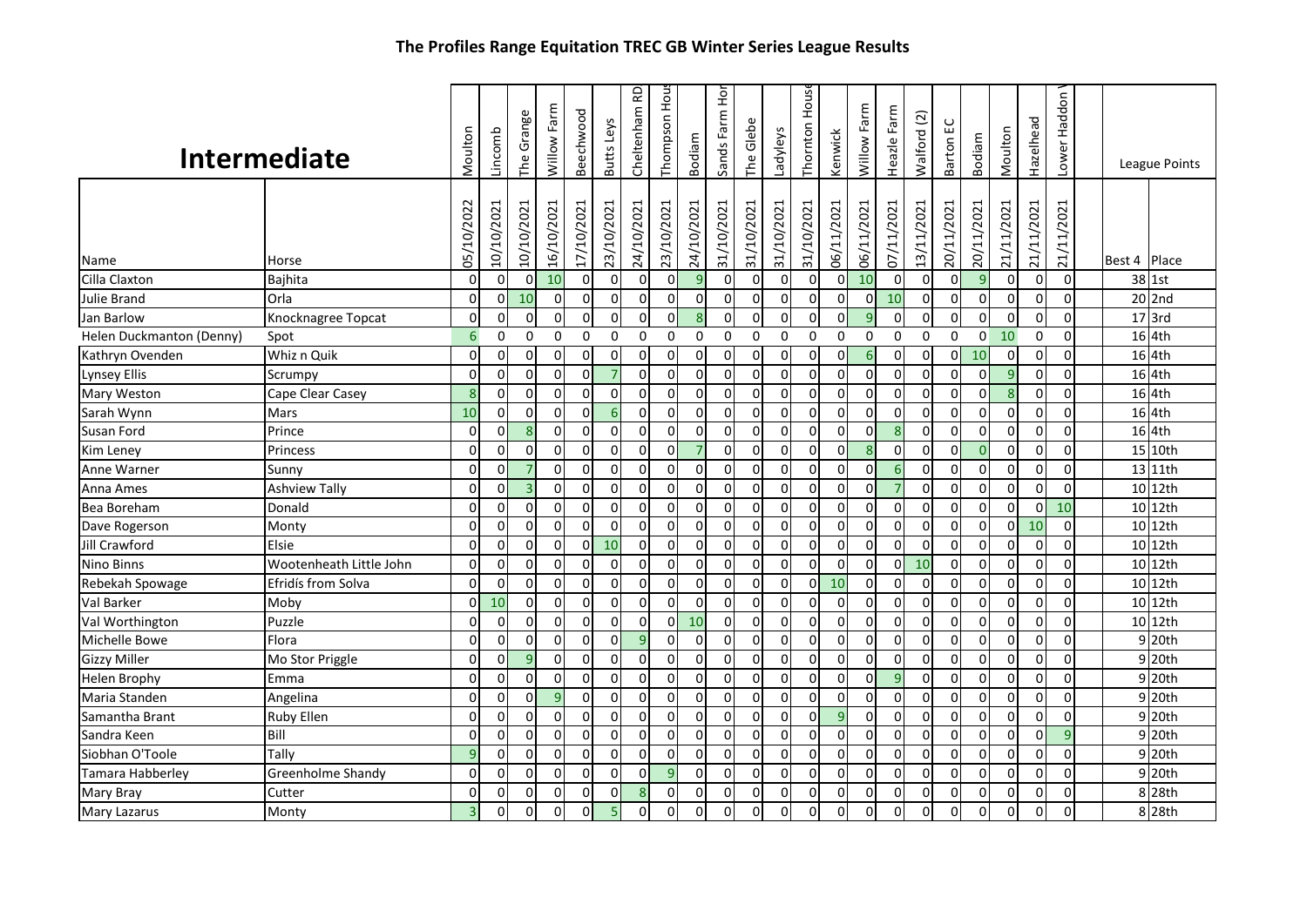| Stella Bellam         | Rambler              |    | οι | 0  | 01       | ΩI | ΩI       | $\Omega$ | ΟI | ΟI |    | OI | $\Omega$ | ΟI | ΟI | ΩI |          | ΩI | ΟI       | 01       |  | 8 28th    |
|-----------------------|----------------------|----|----|----|----------|----|----------|----------|----|----|----|----|----------|----|----|----|----------|----|----------|----------|--|-----------|
| Willa Muir            | Gypsy Rose           |    | ΩI |    | ΩI       |    |          |          |    | ΩI |    |    |          | Οl | n. |    |          |    | $\Omega$ | 01       |  | 8 28th    |
| Jan Tucker            | Kildare Estrella     |    | ΩI |    | ΩL       |    | ΩL       |          |    | ΩI |    |    |          | 0  |    | ΩI |          |    | $\Omega$ | 01       |  | $7$ 32nd  |
| Jo Murrell            | Monmore Girl         |    | ΩI |    | 01       |    |          | $\Omega$ | ΩI | ΟI |    |    | ΩI       | ΟI |    | ΩI |          |    | ΩI       | $\Omega$ |  | $7$ 32nd  |
| Linda Woolley         | Siani                |    | ΟI | 0  | ΩI       |    |          | $\Omega$ | ΩI | ΩI |    |    | $\Omega$ | ΟI |    | ΩI |          |    | $\Omega$ | 01       |  | $7$  32nd |
| <b>Faith Anderson</b> | Indigo               |    | ΩI |    | ΩI       |    |          |          | ΩI | ΩI |    |    |          | ΩI |    | ΩL |          |    | $\Omega$ | 01       |  | 6 35th    |
| Anne Warner           | Mimi                 |    | ΩI | ΩI | $\Omega$ |    |          | ΟI       | ΩI | ΩI |    |    | ΩI       | ΩI | ΟI |    | $\Omega$ |    | $\Omega$ | ΩI       |  | 4 36th    |
| Kathy Whitehead       | <b>Bybeck Rooney</b> |    | OΙ |    | ΩI       |    |          | 0        |    | ΩI |    |    |          | ΟI | n. |    |          |    |          | 01       |  | $3$ 37th  |
| Jacqui Pyle           | Binx                 | OΙ | ΩL |    | ΩI       |    | $\Omega$ | ΟI       | 01 | ΩI | ΩI | ΩI | $\Omega$ | ΩI | ΩI | ΩI |          | ΩI | $\Omega$ | 01       |  | $2$ 38th  |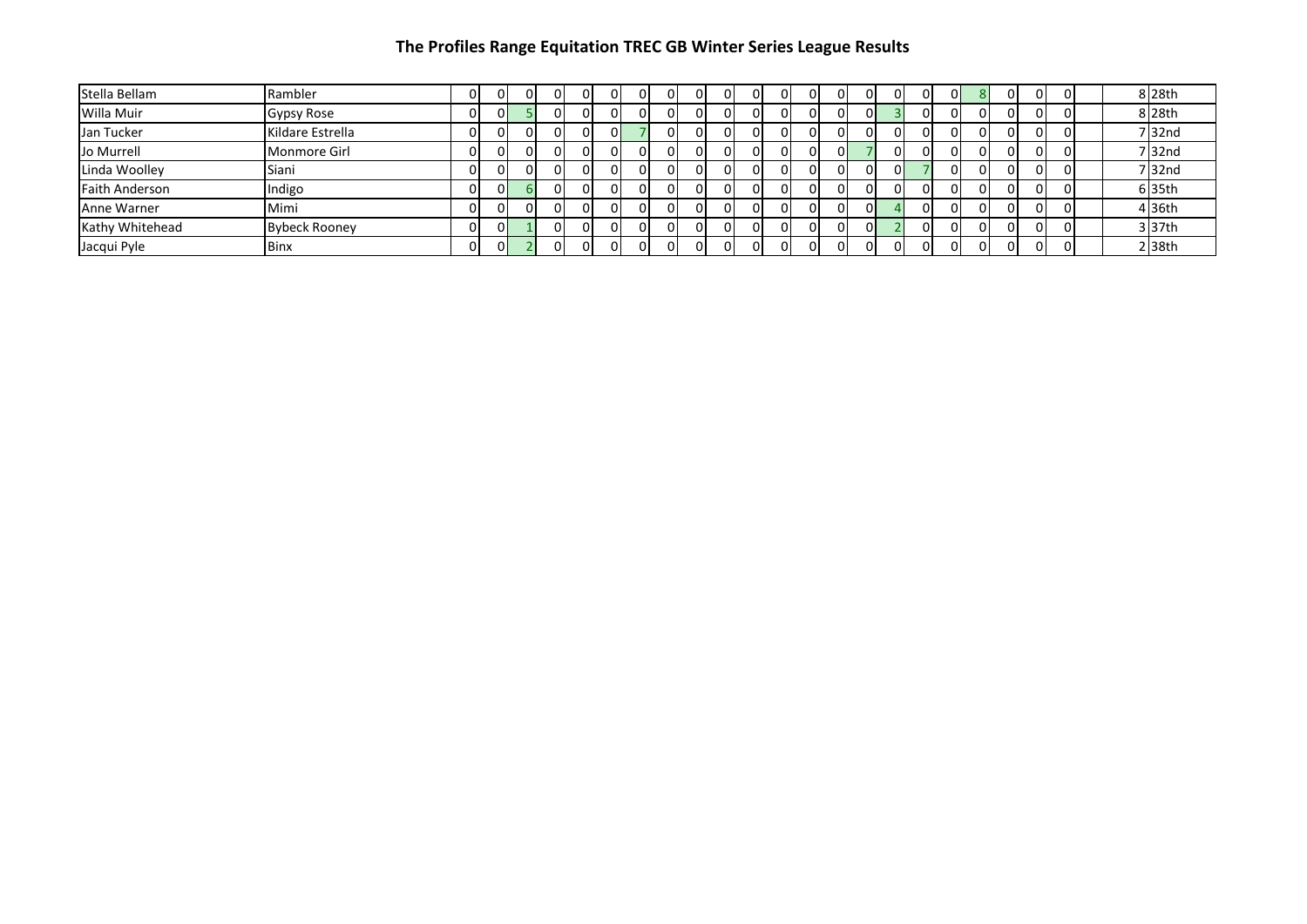|                          | <b>Novice Horse</b>      | Moulton    | Lincomb                | The Grange                     | Willow Farm      | Beechwood                 | Butts Leys                | 요<br>Cheltenham           | Thompson Hou              | Bodiam          | Sands Farm Hor            | The Glebe              | Ladyleys                     | House<br>Thornton | Kenwick                | Willow Farm      | Heazle Farm               | $\boxed{2}$<br>Walford | ပူ<br>Barton              | Bodiam           | Moulton                | Hazelhead                 | Lower Haddon           |        | League Points   |
|--------------------------|--------------------------|------------|------------------------|--------------------------------|------------------|---------------------------|---------------------------|---------------------------|---------------------------|-----------------|---------------------------|------------------------|------------------------------|-------------------|------------------------|------------------|---------------------------|------------------------|---------------------------|------------------|------------------------|---------------------------|------------------------|--------|-----------------|
| Name<br>Cilla Claxton    | Horse<br>Bajhita         | 05/10/2022 | 10/10/2021<br>$\Omega$ | 10/10/2021<br>0<br>$\mathbf 0$ | 16/10/2021<br>10 | 17/10/2021<br>$\mathbf 0$ | 23/10/2021<br>$\mathbf 0$ | 24/10/2021<br>$\mathbf 0$ | 23/10/2021<br>$\mathbf 0$ | 24/10/2021<br>6 | 31/10/2021<br>$\mathbf 0$ | 31/10/2021<br>$\Omega$ | 31/10/2021<br>$\overline{0}$ | 31/10/2021<br>0   | 06/11/2021<br>$\Omega$ | 06/11/2021<br>10 | 07/11/2021<br>$\mathbf 0$ | 13/11/2021<br>$\Omega$ | 20/11/2021<br>$\mathbf 0$ | 20/11/2021<br>10 | 21/11/2021<br>$\Omega$ | 21/11/2021<br>$\mathbf 0$ | 21/11/2021<br>$\Omega$ | Best 4 | Place<br>36 1st |
| Louise Jarvis            | Justin Golden Fleece     |            | $\overline{0}$         | $\mathbf 0$<br>$\overline{0}$  | $\mathbf 0$      | $\mathbf 0$               | $\mathbf 0$               | $\overline{0}$            | $\mathbf 0$               | 10              | 10                        | 0                      | $\overline{0}$               | 0                 | $\Omega$               | $\mathbf 0$      | $\mathbf 0$               | $\Omega$               | $\mathbf 0$               | 8                | $\Omega$               | $\mathbf 0$               | $\mathbf 0$            |        | 28 2nd          |
| Sue Squirrell            | Golderina Elle           |            | $\mathbf{q}$           | $\mathbf 0$<br>$\overline{0}$  | $\Omega$         | $\mathbf 0$               | $\overline{\phantom{a}}$  | $\mathbf{0}$              | $\Omega$                  | $\Omega$        | $\mathbf 0$               | $\Omega$               | $\overline{0}$               | 0                 | $\Omega$               | $\mathbf 0$      | $\Omega$                  |                        | $\Omega$                  | $\Omega$         | q                      | $\mathbf 0$               | $\Omega$               |        | $23$ 3rd        |
| <b>Caroline Pitt</b>     | Calico                   | $\Omega$   |                        | $\mathbf 0$<br>$\mathbf 0$     | $\Omega$         | $\mathbf 0$               | 0                         | 10                        | $\mathbf 0$               | $\Omega$        | $\mathbf 0$               | $\Omega$               | $\overline{0}$               | 0                 | $\Omega$               | $\mathbf 0$      | $\Omega$                  |                        | $\mathbf 0$               | $\Omega$         | $\Omega$               | $\mathbf 0$               | 10                     |        | 20 4th          |
| Steph Cherrington        | Paris                    | 10         |                        | $\mathbf 0$<br>$\mathbf 0$     | $\mathbf 0$      | $\mathbf 0$               | $\mathbf 0$               | $\overline{0}$            | $\mathbf 0$               | 0               | $\mathbf 0$               | 0                      | $\overline{0}$               | 0                 | 0                      | $\mathbf 0$      | $\mathbf 0$               | 0                      | $\mathbf 0$               | $\mathbf{0}$     | 10                     | $\mathbf 0$               | $\mathbf 0$            |        | 20 4th          |
| Judith Yarnold           | <b>Oulartleigh Socks</b> |            | $\Omega$               | $\mathsf 0$<br>$\mathbf 0$     | $\Omega$         | $\mathbf 0$               | $\Omega$                  | $\overline{0}$            | $\mathbf 0$               | $\mathbf{q}$    | $\mathbf 0$               | $\Omega$               | $\overline{0}$               | 0                 | $\Omega$               | $\overline{9}$   | $\mathbf 0$               |                        | $\mathbf 0$               | $\Omega$         | $\Omega$               | $\mathbf 0$               | $\Omega$               |        | 18 6th          |
| Jan Tucker               | Kildare Estrella         |            | $\Omega$               | 0<br>$\mathbf 0$               | $\Omega$         | $\mathbf 0$               | $\Omega$                  | 9                         | $\mathbf 0$               | $\Omega$        | $\mathbf 0$               | $\Omega$               | $\Omega$                     | $\Omega$          |                        | $\mathbf 0$      | $\Omega$                  |                        | 0                         | $\Omega$         | U                      | $\Omega$                  |                        |        | 17 7th          |
| Sam Prior                | <b>Bernice</b>           |            | $\Omega$               | $\mathbf 0$<br>$\mathbf 0$     | 7                | $\mathbf 0$               | $\mathbf 0$               | $\mathbf{0}$              | $\mathbf 0$               | $\Omega$        | $\mathbf 0$               | $\Omega$               | $\overline{0}$               | 0                 | $\Omega$               | 8                | $\mathbf 0$               | $\Omega$               | $\mathbf 0$               | $\Omega$         | $\Omega$               | $\mathbf 0$               | $\Omega$               |        | 15 8th          |
| Kay Ford                 | Orion                    |            | $\Omega$               | $\mathbf 0$<br>$\mathbf 0$     | $\Omega$         | $\mathbf 0$               | $\Omega$                  | $\overline{0}$            | $\mathbf 0$               | 8               | $\mathbf 0$               | $\Omega$               | $\overline{0}$               | 0                 |                        | $\Omega$         | $\Omega$                  |                        | $\mathbf 0$               | 6                | O                      | $\mathbf 0$               | $\Omega$               |        | $14$ 9th        |
| Louise Broadway          | Lunar Eclipse            |            | $\Omega$               | 0<br>5                         | $\Omega$         | $\Omega$                  | $\Omega$                  | 8                         | $\mathbf 0$               | $\Omega$        | $\mathbf 0$               | $\Omega$               | $\mathbf 0$                  | 0                 | $\Omega$               | $\Omega$         |                           |                        | 0                         | $\Omega$         | $\Omega$               | $\Omega$                  | O                      |        | 14 9th          |
| Anne Warner              | Sunny                    |            | $\Omega$               | $\overline{7}$<br>$\mathbf 0$  | $\overline{0}$   | $\mathbf 0$               | $\mathbf 0$               | $\overline{0}$            | $\mathbf 0$               | $\Omega$        | $\mathbf 0$               | $\mathbf 0$            | $\overline{0}$               | 0                 | $\Omega$               | $\Omega$         | 6                         | 0                      | $\mathbf 0$               | $\Omega$         | $\Omega$               | $\mathbf 0$               | $\Omega$               |        | 13 11th         |
| Maria Standen            | Angelina                 |            | $\Omega$               | $\mathbf 0$<br>$\mathbf 0$     | 6                | $\mathbf 0$               | $\mathbf 0$               | $\mathbf 0$               | $\mathbf 0$               | $\Omega$        | $\overline{7}$            | $\Omega$               | $\overline{0}$               | 0                 |                        | $\mathbf 0$      | $\Omega$                  |                        | 0                         | $\Omega$         | U                      | $\Omega$                  | $\Omega$               |        | 13 11th         |
| <b>Hattie Abretti</b>    | Pentrefelin Sanguinetti  |            | $\Omega$               | 0<br>$\overline{a}$            | $\Omega$         | $\mathbf 0$               | 0                         | $\mathbf{0}$              | $\mathbf 0$               | $\Omega$        | $\mathbf 0$               | $\Omega$               | $\mathbf 0$                  | 0                 | O                      | $\Omega$         | 8                         |                        | $\mathbf 0$               | $\Omega$         | <sup>0</sup>           | $\mathbf 0$               | $\Omega$               |        | 12 13th         |
| <b>Helen Bates</b>       | Gracie                   |            | $\Omega$               | $\overline{0}$<br>$\mathbf 0$  | $\overline{0}$   | $\mathbf 0$               | $\overline{0}$            | $\mathbf{0}$              | $\mathbf 0$               | $\Omega$        | 6                         | $\mathbf 0$            | $\overline{0}$               | 0                 | $\Omega$               | $\mathbf 0$      | $\mathbf 0$               | $\Omega$               | $\mathbf 0$               | 5                | $\Omega$               | $\mathbf 0$               | $\Omega$               |        | 11 14th         |
| Willa Muir               | <b>Gypsy Rose</b>        |            | $\Omega$               | $\mathbf 0$<br>6               | $\Omega$         | $\Omega$                  | $\mathbf 0$               | $\Omega$                  | $\Omega$                  | ∩               | $\mathbf 0$               | $\Omega$               | $\overline{0}$               | $\mathbf 0$       | $\mathbf{0}$           | $\mathbf 0$      | 5                         | $\Omega$               | $\mathbf 0$               | $\Omega$         | $\Omega$               | $\Omega$                  | $\Omega$               |        | 11 14th         |
| <b>Cindy Moulds</b>      | Duke (Fluke)             |            | $\Omega$               | 0<br>$\mathbf 0$               | $\Omega$         | $\mathbf 0$               | 10                        | $\overline{0}$            | $\mathbf 0$               | 0               | $\mathbf 0$               | $\mathbf 0$            | $\mathbf 0$                  | 0                 | $\Omega$               | $\mathbf 0$      | $\mathbf 0$               | U                      | $\mathbf 0$               | $\Omega$         | $\Omega$               | $\mathbf 0$               | $\Omega$               |        | 10 16th         |
| <b>Helen Brophy</b>      | Emma                     |            | $\Omega$               | $\overline{0}$<br>$\mathbf 0$  | $\Omega$         | $\mathbf 0$               | $\mathbf 0$               | $\overline{0}$            | $\mathbf 0$               | $\Omega$        | $\mathbf 0$               | $\Omega$               | $\overline{0}$               | 0                 | $\Omega$               | $\mathbf 0$      | 10                        |                        | $\mathbf 0$               | $\Omega$         | $\Omega$               | $\mathbf 0$               | $\Omega$               |        | 10 16th         |
| Helena Bottrill          | Sprout                   |            | $\mathbf{0}$           | $\mathbf 0$<br>$\mathbf 0$     | $\mathbf 0$      | $\mathbf 0$               | $\mathbf 0$               | $\mathbf{0}$              | $\mathbf 0$               | $\Omega$        | $\mathbf 0$               |                        | $\Omega$                     | 0                 |                        | $\mathbf 0$      | $\mathbf 0$               |                        | $\mathbf 0$               | $\Omega$         | <sup>0</sup>           | $\mathbf 0$               | $\Omega$               |        | 9 18th          |
| Sheila Docherty          | Lightning                |            | $\mathbf{0}$           | 0<br>0                         | $\Omega$         | 0                         | $\mathbf 0$               | <sub>0</sub>              | $\Omega$                  | $\Omega$        | $\mathbf 0$               | n                      | $\overline{9}$               | 0                 | ŋ                      | $\Omega$         | $\Omega$                  |                        | 0                         | $\Omega$         | O                      | $\mathbf 0$               | $\Omega$               |        | 9 18th          |
| Victoria Holden          | Tuffy                    |            | $\Omega$               | $\Omega$<br>$\mathbf 0$        | $\Omega$         | $\mathbf 0$               | $\Omega$                  | $\Omega$                  | $\Omega$                  | $\Omega$        | $\mathbf 0$               | $\Omega$               | $\Omega$                     | 0                 | O                      | $\mathbf 0$      | $\mathbf 0$               | $\Omega$               | $\mathbf 0$               | $\overline{9}$   | $\Omega$               | $\mathbf 0$               | $\Omega$               |        | 9 18th          |
| Jan Barlow               | Knocknagree Topcat       |            | $\Omega$               | $\mathbf 0$<br>$\mathbf 0$     | $\mathbf{R}$     | $\mathbf 0$               | $\mathbf 0$               | $\overline{0}$            | $\mathbf 0$               | $\Omega$        | $\mathbf 0$               | $\Omega$               | $\mathbf 0$                  | 0                 | $\Omega$               | $\mathbf 0$      | $\mathbf 0$               |                        | $\mathbf 0$               | $\Omega$         | $\Omega$               | $\Omega$                  | $\Omega$               |        | 8 21st          |
| Amelia Shire             | Kai- Iwi magic           |            | $\overline{0}$         | 0<br>$\mathbf 0$               | $\overline{0}$   | $\mathbf 0$               | $\mathbf{0}$              | $\overline{0}$            | $\mathbf 0$               | 0               | $\mathbf 0$               | $\mathbf 0$            | $\overline{0}$               | 0                 | $\Omega$               | $\mathbf 0$      | $\Omega$                  | n                      | $\mathbf 0$               | $\Omega$         | O                      | $\mathbf 0$               |                        |        | 7 22nd          |
| Anne Warner              | Mimi                     |            | $\Omega$               | $\mathbf 0$<br>$\overline{0}$  | $\Omega$         | $\mathbf 0$               | $\mathbf 0$               | $\mathbf{0}$              | $\mathbf 0$               | $\Omega$        | $\mathbf 0$               | $\Omega$               | $\overline{0}$               | 0                 | $\Omega$               | $\Omega$         | $\overline{7}$            | $\Omega$               | $\mathbf 0$               | $\Omega$         | $\Omega$               | $\mathbf 0$               | $\Omega$               |        | 7 22nd          |
| Dave Rogerson            | Monty                    |            | $\Omega$               | $\mathbf 0$<br>$\mathbf 0$     | $\Omega$         | $\mathbf 0$               | $\mathbf 0$               | $\mathbf 0$               | $\mathbf 0$               | $\Omega$        | $\mathbf 0$               | $\overline{0}$         | $\mathbf 0$                  | $\Omega$          | $\Omega$               | $\mathbf 0$      | $\mathbf 0$               |                        | $\mathbf 0$               | $\Omega$         | $\Omega$               |                           | $\Omega$               |        | $7$ 22nd        |
| <b>Mary Lazarus</b>      | Monty                    |            | $\overline{0}$         | $\mathbf 0$<br>$\mathbf 0$     | $\Omega$         | $\mathbf 0$               | $\overline{7}$            | $\overline{0}$            | $\mathbf 0$               | 0               | $\mathbf 0$               | $\mathbf 0$            | $\mathbf 0$                  | 0                 | $\Omega$               | $\mathbf 0$      | $\mathbf 0$               | $\Omega$               | 0                         | $\mathbf 0$      | $\Omega$               | $\mathbf 0$               | 0                      |        | 7 22nd          |
| Stella Bellam            | Rambler                  |            | $\Omega$               | $\mathbf 0$<br>$\mathbf 0$     | $\Omega$         | $\mathbf 0$               | $\mathbf 0$               | $\overline{0}$            | $\mathbf 0$               | $\Delta$        | $\mathbf 0$               | $\Omega$               | $\overline{0}$               | 0                 | $\Omega$               | $\mathbf 0$      | $\Omega$                  | n                      | $\mathbf 0$               | $\overline{3}$   | $\Omega$               | $\mathbf 0$               | $\Omega$               |        | 7 22nd          |
| <b>Charlotte Fleming</b> | Aztrantia                |            | $\Omega$               | 0<br>$\mathbf 0$               | $\Omega$         | $\Omega$                  | $\mathbf 0$               | 6 <sup>1</sup>            | $\mathbf 0$               | $\Omega$        | $\mathbf 0$               | $\mathsf{C}$           | $\mathbf 0$                  | $\Omega$          |                        | $\mathbf 0$      | $\Omega$                  |                        | 0                         | $\Omega$         | O                      | $\Omega$                  |                        |        | 6 27th          |
| Monica Russell           | Midi                     |            | $\mathbf{0}$           | $\mathbf 0$<br>0               | $\overline{0}$   | $\mathbf 0$               | 6                         | $\mathbf{0}$              | $\mathbf 0$               | $\Omega$        | $\mathbf 0$               | $\Omega$               | $\mathbf 0$                  | 0                 | $\Omega$               | $\mathbf 0$      | $\Omega$                  | n                      | 0                         | $\mathbf 0$      | O                      | $\mathbf 0$               | $\Omega$               |        | 6 27th          |
| <b>Ros Jones</b>         | Monkey                   |            | $\Omega$               | $\mathbf 0$<br>$\overline{0}$  | $\Omega$         | $\mathbf 0$               | $\mathbf 0$               | $\mathbf 0$               | $\mathbf 0$               | $\Omega$        | $\mathbf 0$               | $\Omega$               | $\overline{0}$               | 0                 | ŋ                      | $\mathbf 0$      | $\Omega$                  | n                      | $\mathbf 0$               | $\mathbf 0$      | ŋ                      | $\mathbf 0$               |                        |        | 6 27th          |
| <b>Wendy Corlett</b>     | Hamish                   |            | $\Omega$               | 0<br>$\mathbf 0$               | $\Omega$         | $\mathbf 0$               | $\mathbf 0$               | 0                         | $\mathbf 0$               | $\Omega$        | $\mathbf 0$               | -6                     | $\mathbf 0$                  | 0                 | $\Omega$               | $\mathbf 0$      | $\mathbf 0$               |                        | 0                         | $\Omega$         | $\Omega$               | 0                         | O                      |        | 6 27th          |
| Dot Ralli                | Rumour                   |            | $\Omega$               | $\Omega$<br>$\Omega$           | $\Omega$         | $\Omega$                  | $\Omega$                  | $\Omega$                  | $\Omega$                  | $\Omega$        | $\Omega$                  | $\Omega$               | $\overline{5}$               | $\Omega$          | $\Omega$               | $\Omega$         | $\Omega$                  | $\Omega$               | $\Omega$                  | $\Omega$         | $\Omega$               | $\Omega$                  | $\Omega$               |        | $5$ 31st        |
| <b>Holly Seiver</b>      | Hillside Maximus         |            | $\Omega$               | 0<br>$\Omega$                  | $\Omega$         | 0                         | $\Omega$                  | $\overline{0}$            | $\mathbf 0$               | $\Omega$        | 5                         | $\Omega$               | $\Omega$                     | 0                 | $\Omega$               | $\mathbf 0$      | $\Omega$                  | n                      | $\Omega$                  | $\Omega$         | U                      | 0                         | $\Omega$               |        | 5 31st          |
| Lydia Thomas             | Just For Me              |            | $\Omega$               | $\Omega$                       | $\Omega$         | $\Omega$                  | $\Omega$                  | $\Omega$                  | $\Omega$                  |                 | $\mathbf 0$               | O                      | $\Omega$                     | $\Omega$          | O                      | $\Omega$         |                           |                        | $\Omega$                  | $\Omega$         | O                      | $\Omega$                  | $\Omega$               |        | 5 31st          |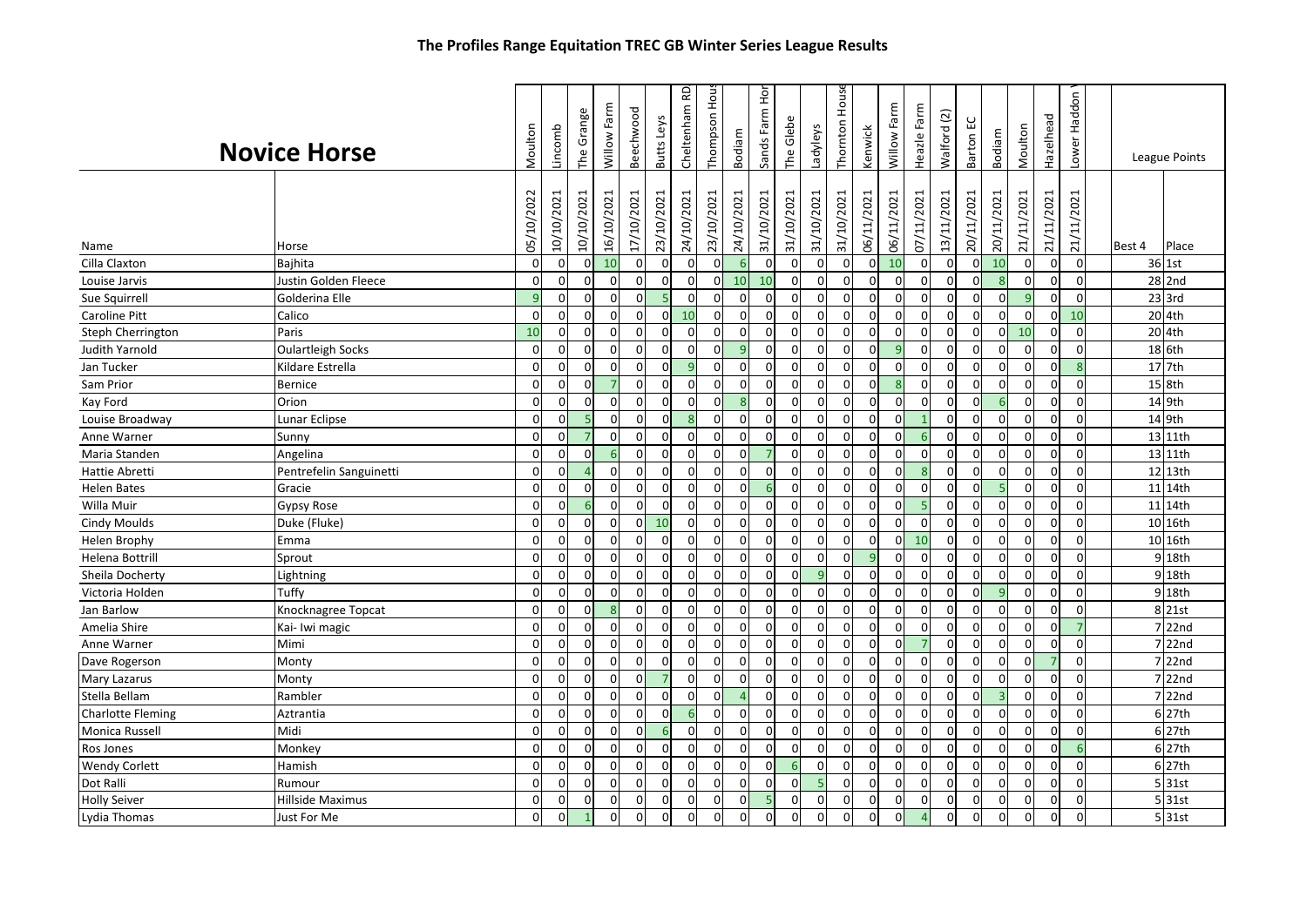| Heidi Lancefield | $\sim$         |          |  |  | ΩI | $\Omega$ | $\Omega$ |     |    | $\Omega$ |  | $\Omega$ |  |  | $\Omega$ |  | ΩI |  | 1 34th        |
|------------------|----------------|----------|--|--|----|----------|----------|-----|----|----------|--|----------|--|--|----------|--|----|--|---------------|
| Vicki Waller     | Man of Harlech | $\Omega$ |  |  | ΩI | $\Omega$ | $\Omega$ |     |    | $\Omega$ |  | $\Omega$ |  |  | $\Omega$ |  | ΩI |  | <u>1 34th</u> |
|                  |                |          |  |  | ΩI | $\Omega$ | $\Omega$ | - 0 | 01 | $\Omega$ |  | $\Omega$ |  |  | $\Omega$ |  | ΩI |  | $0$ 36th      |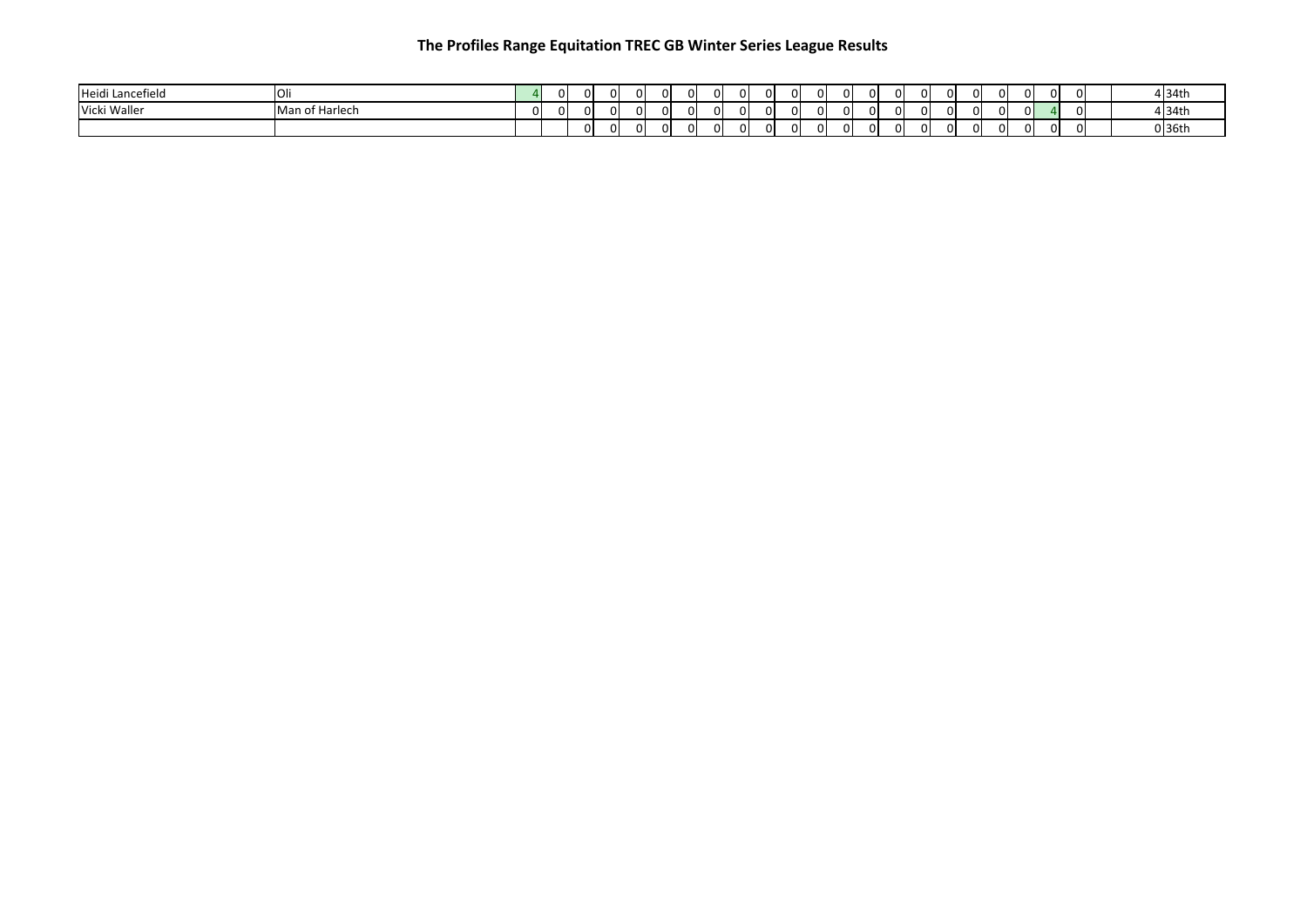|                          | The Frontes Range Equitation TREC OD WINTER Series League Results |             |                |                |                     |            |              |                |                |                  |                |                |                |               |                |                  |                |                |              |                     |            |                |                  |        |               |
|--------------------------|-------------------------------------------------------------------|-------------|----------------|----------------|---------------------|------------|--------------|----------------|----------------|------------------|----------------|----------------|----------------|---------------|----------------|------------------|----------------|----------------|--------------|---------------------|------------|----------------|------------------|--------|---------------|
|                          | <b>Newcomers</b>                                                  | Moulton     | Lincomb        | Grange<br>The  | Farm<br>Willow      | Beechwood  | Butts Leys   | Cheltenham RD  | Thompson Hou   | Bodiam           | Sands Farm Hor | The Glebe      | Ladyleys       | Thornton Hous | Kenwick        | Willow Farm      | Heazle Farm    | Walford (2)    | ဌ<br>Barton  | Bodiam              | Moulton    | Hazelhead      | Lower Haddon     |        | League Points |
| Name                     | Horse                                                             | 05/10/2022  | 10/10/2021     | 10/10/2021     | 16/10/2021          | 17/10/2021 | 23/10/2021   | 24/10/2021     | 23/10/2021     | 24/10/2021       | 31/10/2021     | 31/10/2021     | 31/10/2021     | 31/10/2021    | 06/11/2021     | 06/11/2021       | 07/11/2021     | 13/11/2021     | 20/11/2021   | 20/11/2021          | 21/11/2021 | 21/11/2021     | 21/11/2021       | Best 4 | Place         |
| Louise Broadway          | Lunar Eclipse                                                     | $\mathbf 0$ | $\overline{0}$ | 8              | $\mathbf 0$         | $\Omega$   | $\Omega$     |                | $\mathbf 0$    | $\overline{0}$   | $\Omega$       | $\Omega$       | 0              | $\Omega$      | $\Omega$       | $\mathbf 0$      | 8              | $\Omega$       | $\mathbf 0$  | $\overline{0}$      | $\Omega$   | $\Omega$       | $\mathbf 0$      |        | $23$ 1st      |
| Louise Jarvis            | Justin Golden Fleece                                              | $\Omega$    | $\Omega$       | $\Omega$       | $\overline{0}$      | $\Omega$   | $\Omega$     | $\Omega$       | $\Omega$       | 8                | $\overline{7}$ | $\Omega$       | $\Omega$       | $\Omega$      | $\Omega$       | $\mathsf 0$      | $\Omega$       | $\Omega$       | $\Omega$     | 8                   | $\Omega$   | $\Omega$       | $\Omega$         |        | $23$ 1st      |
| Amy Boaler               | Tyan Razzmatazz                                                   | $\mathbf 0$ | 0              | $\overline{0}$ | $\overline{9}$      | $\Omega$   | $\Omega$     | $\mathbf 0$    | $\mathbf 0$    | $\mathbf 0$      | $\Omega$       | $\overline{0}$ | $\overline{0}$ | $\Omega$      | $\mathbf 0$    | 9                | $\mathbf 0$    | $\overline{0}$ | 0            | $\mathbf{O}$        | O          | $\mathbf 0$    | $\mathbf 0$      |        | $18$ 3rd      |
| Claire M Baker           | Annie                                                             | 9           | $\overline{0}$ | $\Omega$       | $\mathbf 0$         | $\Omega$   | $\Omega$     | $\Omega$       | $\mathbf 0$    | $\Omega$         | $\Omega$       | $\overline{0}$ | $\Omega$       | $\Omega$      | $\Omega$       | $\mathbf 0$      | 0              | $\Omega$       | $\mathbf 0$  | $\mathbf{O}$        | Я          | $\Omega$       | $\Omega$         |        | 17 4th        |
| Erin Baldwin             | Hopscotch                                                         | $\Omega$    | 8              | $\Omega$       | $\mathbf 0$         | $\Omega$   | $\Omega$     | 9              | $\Omega$       | $\overline{0}$   | $\Omega$       | $\Omega$       | $\Omega$       | $\Omega$      | $\Omega$       | $\Omega$         | $\Omega$       | $\Omega$       | $\Omega$     | $\mathbf 0$         | $\Omega$   | $\Omega$       | $\Omega$         |        | 17 4th        |
| Hattie Abretti           | Pentrfelin Sanguinetti                                            | $\mathbf 0$ | 0              | 5 <sup>1</sup> | $\mathbf 0$         | $\Omega$   | $\Omega$     | $\Omega$       | $\mathbf 0$    | $\overline{0}$   | $\overline{0}$ | $\Omega$       | 0              | $\Omega$      | $\Omega$       | $\mathbf 0$      | 10             | $\overline{0}$ | $\mathbf 0$  | $\mathbf{0}$        | n          | $\overline{0}$ | $\mathbf 0$      |        | 15 6th        |
| Victoria Holden          | Tuffy                                                             | $\Omega$    | $\overline{0}$ | $\Omega$       | $\mathbf 0$         | $\Omega$   | $\Omega$     | $\Omega$       | 0              | 5                | $\Omega$       | $\Omega$       | 0              | $\Omega$      | $\Omega$       | $\mathbf 0$      | 0              | $\Omega$       | $\Omega$     | 10                  | O          | $\Omega$       | $\Omega$         |        | $15$ 6th      |
| Judith Yarnold           | <b>Oulartleigh Socks</b>                                          | $\Omega$    | $\Omega$       | $\Omega$       | $6\overline{6}$     | $\Omega$   | $\Omega$     | $\Omega$       | $\Omega$       | $\overline{2}$   | $\Omega$       | $\Omega$       | $\Omega$       | $\Omega$      | $\Omega$       | $6\phantom{1}6$  | $\Omega$       | $\Omega$       | $\Omega$     | $\mathbf 0$         | $\Omega$   | $\Omega$       | $\mathbf{0}$     |        | 14 8th        |
| Kay Ford                 | Orion                                                             | $\mathbf 0$ | $\mathbf 0$    | $\overline{0}$ | $\mathsf{O}\xspace$ | $\Omega$   | $\Omega$     | $\mathbf 0$    | 0              | 10               | $\overline{0}$ | $\Omega$       | 0              | $\Omega$      | $\mathbf 0$    | 0                | $\pmb{0}$      | $\overline{0}$ | $\mathbf{0}$ | 3                   | O          | $\overline{0}$ | $\mathbf 0$      |        | 13 9th        |
| Lydia Thomas             | Just For Me                                                       | $\Omega$    | $\overline{0}$ | 6              | $\mathbf 0$         | $\Omega$   | $\Omega$     | $\mathbf 0$    | 0              | 0                | $\Omega$       | $\Omega$       | 0              | $\Omega$      | $\Omega$       | $\mathbf 0$      | $\overline{7}$ | $\overline{0}$ | $\mathbf{0}$ | $\mathbf{0}$        | $\Omega$   | $\Omega$       | $\Omega$         |        | $13$ 9th      |
| <b>Gilly Cant</b>        | <b>Bob</b>                                                        | $\Omega$    | $\overline{0}$ | $\overline{0}$ | $\mathsf{O}\xspace$ | $\Omega$   | $\Omega$     | $\mathbf 0$    | $\mathbf 0$    | $6 \overline{6}$ | $\Omega$       | $\overline{0}$ | $\Omega$       | $\Omega$      | $\mathbf 0$    | $\mathbf 0$      | $\Omega$       | $\overline{0}$ | $\mathbf 0$  | 6 <sup>1</sup>      | $\Omega$   | $\Omega$       | $\Omega$         |        | 12 11th       |
| Susan Pattwell           | Candy                                                             | $\Omega$    | $\overline{0}$ | $\Omega$       | $\overline{7}$      | $\Omega$   | $\Omega$     | $\Omega$       | $\Omega$       | $\overline{0}$   | $\Omega$       | $\Omega$       | $\Omega$       | $\Omega$      | $\Omega$       | 5                | 0              | $\Omega$       | 0            | 0                   | n          | $\Omega$       | $\Omega$         |        | 12 11th       |
| Amelia Shire             | Kai- Iwi magic                                                    | $\mathbf 0$ | $\overline{0}$ | $\overline{0}$ | $\mathbf 0$         | $\Omega$   | <sup>n</sup> | $\Omega$       | $\mathbf 0$    | $\overline{0}$   | $\Omega$       | $\overline{0}$ | 0              | $\Omega$      | $\Omega$       | $\mathbf 0$      | 0              | $\Omega$       | 0            | 0                   | n          | $\Omega$       | 10               |        | 10 13th       |
| <b>Caroline Pitt</b>     | Calico                                                            | $\mathbf 0$ | $\overline{0}$ | $\overline{0}$ | $\overline{0}$      | $\Omega$   | $\Omega$     | $\overline{4}$ | $\mathbf 0$    | $\overline{0}$   | $\Omega$       | $\overline{0}$ | $\overline{0}$ | $\Omega$      | $\mathbf 0$    | $\mathbf 0$      | $\Omega$       | $\overline{0}$ | $\mathbf 0$  | $\mathbf 0$         | $\Omega$   | $\mathbf 0$    | $6\phantom{1}6$  |        | 10 13th       |
| <b>Cindy Moulds</b>      | Duke                                                              | $\mathbf 0$ | $\Omega$       | $\Omega$       | $\mathbf 0$         | 0          | 10           | $\Omega$       | $\mathbf 0$    | $\mathbf 0$      | $\Omega$       | $\Omega$       | 0              | 0             | $\mathbf 0$    | 0                | $\mathbf 0$    | οI             | $\Omega$     | $\mathbf{0}$        | O          | $\Omega$       | $\mathbf 0$      |        | 10 13th       |
| Heidi Lancefield         | Oli                                                               | 10          | $\Omega$       | $\Omega$       | $\pmb{0}$           | $\Omega$   | $\Omega$     | $\Omega$       | $\mathbf 0$    | $\Omega$         | $\Omega$       | $\Omega$       | 0              | $\Omega$      | $\Omega$       | 0                | $\Omega$       | $\Omega$       | $\mathbf 0$  | $\Omega$            | n          | $\Omega$       | $\Omega$         |        | 10 13th       |
| Suzie Clague             | Pembroke Double Diamond                                           | $\mathbf 0$ | $\overline{0}$ | $\overline{0}$ | $\mathsf{O}\xspace$ | $\Omega$   | $\Omega$     | $\mathbf 0$    | $\mathbf 0$    | $\overline{0}$   | οI             | 10             | $\Omega$       | $\Omega$      | $\mathbf 0$    | $\mathbf 0$      | $\Omega$       | $\Omega$       | $\mathbf 0$  | $\mathbf 0$         | $\Omega$   | $\Omega$       | $\mathbf 0$      |        | 10 13th       |
| Maria Standen            | Angelina                                                          | $\mathbf 0$ | 0              | $\Omega$       | $\Omega$            | $\Omega$   | $\Omega$     | $\Omega$       | 0              | 0                | $\overline{9}$ | $\Omega$       | 0              | $\Omega$      | $\Omega$       | 0                | $\mathbf 0$    | $\Omega$       | $\Omega$     | $\Omega$            | $\Omega$   | $\Omega$       | $\mathbf 0$      |        | 9 18th        |
| Ros Jones                | Monkev                                                            | $\Omega$    | $\Omega$       | $\Omega$       | $\mathbf 0$         | $\Omega$   | <sup>0</sup> | $\Omega$       | 0              | $\Omega$         | $\Omega$       | $\Omega$       | $\Omega$       | <sup>0</sup>  | $\Omega$       | 0                | $\Omega$       | $\Omega$       | $\Omega$     | $\Omega$            | n          | $\Omega$       | 9                |        | $9$ 18th      |
| Alex Baldwin             | Juno                                                              | $\mathbf 0$ | $\overline{0}$ | $\overline{0}$ | $\mathsf{O}\xspace$ | $\Omega$   | $\Omega$     | 8              | $\mathbf 0$    | $\overline{0}$   | $\Omega$       | $\Omega$       | $\overline{0}$ | $\Omega$      | $\mathbf 0$    | $\mathsf 0$      | $\Omega$       | $\overline{0}$ | 0            | $\mathbf 0$         | $\Omega$   | $\overline{0}$ | $\mathbf 0$      |        | 8 20th        |
| Jan Tucker               | Kilate Estrella                                                   | $\mathbf 0$ | $\Omega$       | $\Omega$       | $\mathbf 0$         | $\Omega$   | $\Omega$     | $\mathbf 0$    | $\mathbf 0$    | $\overline{0}$   | $\Omega$       | $\Omega$       | 0              | $\Omega$      | $\mathbf 0$    | $\mathbf 0$      | $\mathbf 0$    | $\overline{0}$ | $\mathbf{0}$ | $\mathbf{0}$        | $\Omega$   | $\overline{0}$ | $\boldsymbol{8}$ |        | 8 20th        |
| Kim Leney                | Harry                                                             | $\Omega$    | $\Omega$       | $\Omega$       | $\boldsymbol{8}$    | $\Omega$   | $\Omega$     | $\Omega$       | $\mathbf 0$    | $\overline{0}$   | $\Omega$       | $\Omega$       | $\Omega$       | $\Omega$      | $\Omega$       | 0                | 0              | $\overline{0}$ | $\mathbf 0$  | $\mathbf{O}$        | $\Omega$   | $\Omega$       | $\mathbf 0$      |        | 8 20th        |
| Kim Leney                | Flash                                                             | $\Omega$    | $\Omega$       | $\Omega$       | $\pmb{0}$           | $\Omega$   | $\Omega$     | $\Omega$       | $\pmb{0}$      | $\overline{0}$   | $\Omega$       | $\Omega$       | $\Omega$       | $\Omega$      | $\Omega$       | $\boldsymbol{8}$ | $\overline{0}$ | $\Omega$       | $\pmb{0}$    | $\mathsf{O}\xspace$ | $\Omega$   | $\mathbf 0$    | $\Omega$         |        | 8 20th        |
| <b>Wendy Corlett</b>     | Hamish                                                            | $\mathbf 0$ | $\overline{0}$ | $\overline{0}$ | $\mathbf 0$         | $\Omega$   | $\Omega$     | $\Omega$       | $\mathbf 0$    | 0                | $\Omega$       | 8              | 0              | 0             | $\Omega$       | 0                | 0              | οI             | $\Omega$     | 0                   | n          | $\Omega$       | 0                |        | 20th          |
| Fiona Dillon             | Hugo                                                              | $\mathbf 0$ | $\overline{0}$ | $\mathbf 0$    | $\mathbf 0$         | $\Omega$   | $\Omega$     | $\Omega$       | $\mathbf 0$    | $\overline{0}$   | $\Omega$       | $\Omega$       | $\overline{0}$ | $\Omega$      | $\Omega$       | 0                | 0              |                | $\mathbf{0}$ | $\mathbf{0}$        | O          | $\Omega$       | $\mathbf 0$      |        | 25th          |
| Helena Bottrill          | Sprout                                                            | $\mathbf 0$ | $\Omega$       | $\Omega$       | $\mathbf 0$         | $\Omega$   | $\Omega$     | $\Omega$       | $\mathbf 0$    | $\overline{0}$   | $\Omega$       | $\overline{0}$ | $\Omega$       | $\Omega$      | $\overline{7}$ | $\mathbf 0$      | $\Omega$       | $\Omega$       | $\mathbf 0$  | $\mathbf 0$         | $\Omega$   | $\Omega$       | $\Omega$         |        | 25th          |
| Lorraine Gilbert         | Banjo                                                             | $\mathbf 0$ | 7              | $\overline{0}$ | $\mathbf 0$         | $\Omega$   | $\Omega$     | $\mathbf 0$    | $\mathbf 0$    | $\overline{0}$   | $\overline{0}$ | $\Omega$       | 0              | $\Omega$      | $\mathbf 0$    | 0                | 0              | οI             | $\mathbf{0}$ | $\mathbf{0}$        | O          | $\mathbf 0$    | $\mathbf 0$      |        | 25th          |
| <b>Charlotte Fleming</b> | Aztrantia                                                         | 0           | 0              | $\Omega$       | $\mathbf 0$         | 0          | $\Omega$     | 6              | $\mathbf 0$    | 0                | 0              | $\overline{0}$ | 0              | $\Omega$      | $\mathbf 0$    | $\mathbf 0$      | 0              | $\Omega$       | 0            | $\mathbf{0}$        | n          | $\mathbf 0$    | $\mathbf 0$      |        | $6$ 28th      |
| Mary Lazarus             | Monty                                                             | $\mathbf 0$ | $\Omega$       | $\Omega$       | $\Omega$            | $\Omega$   |              | $\Omega$       | $\overline{0}$ | $\Omega$         | $\Omega$       | $\Omega$       | $\Omega$       | $\Omega$      | $\mathbf 0$    | $\mathbf 0$      | $\Omega$       | $\Omega$       | $\Omega$     | $\Omega$            | $\Omega$   | $\Omega$       | $\pmb{0}$        |        | 6 28th        |